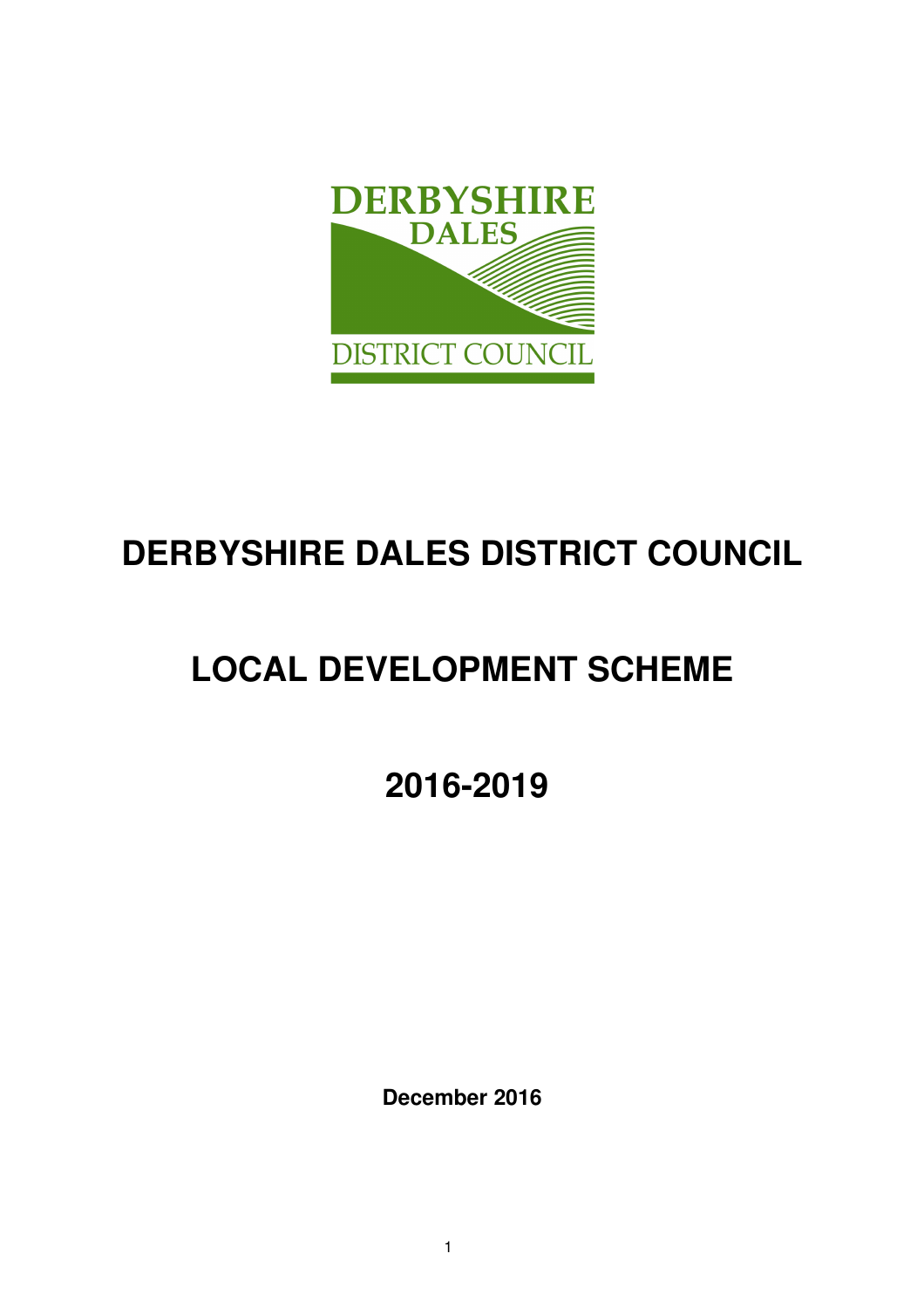# **DERBYSHIRE DALES DISTRICT COUNCIL**

# **LOCAL DEVELOPMENT SCHEME**

#### **2016-2019**

| <b>CONTENTS</b>                                                | <b>PAGE</b> |
|----------------------------------------------------------------|-------------|
| 1. INTRODUCTION                                                | 3           |
| Localism Act 2011<br>$\bullet$                                 | 3           |
| <b>Local Plan Regulations</b>                                  | 3           |
| Neighbourhood Planning Regulations                             | 3           |
| The National Planning Policy Framework                         | 4           |
| The National Planning Practice Guidance                        | 4           |
| 2. PROPOSED LOCAL DEVELOPMENT SCHEME                           | 4           |
| Changes to the Derbyshire Dales Timetable<br>$\bullet$         | 4           |
| Derbyshire Dales Local Plan Progress                           | 5           |
| Derbyshire Dales Local Plan and Evidence Base Documents        | 5           |
| Key Stages of Local Plan Consultation                          | 6           |
| Timetable                                                      | 8           |
| <b>Saved Plans</b>                                             | 8           |
| Neighbourhood Plans                                            | 9           |
| Programme for Derbyshire Dales Local Plan<br>$\bullet$         | 10          |
| <b>Explanation of the Key Milestones</b><br>$\bullet$          | 10          |
| Overview of Local Plan Document<br>$\bullet$                   | 12          |
| Delivery & Implementation                                      | 13          |
| Resources                                                      | 13          |
| <b>Risk Assessment and Management</b>                          | 13          |
| Monitoring & Review                                            | 16          |
| <b>Evidence Base</b>                                           | 16          |
|                                                                |             |
| APPENDIX 1 - SCHEDULE OF ADOPTED LOCAL PLAN<br><b>POLICIES</b> |             |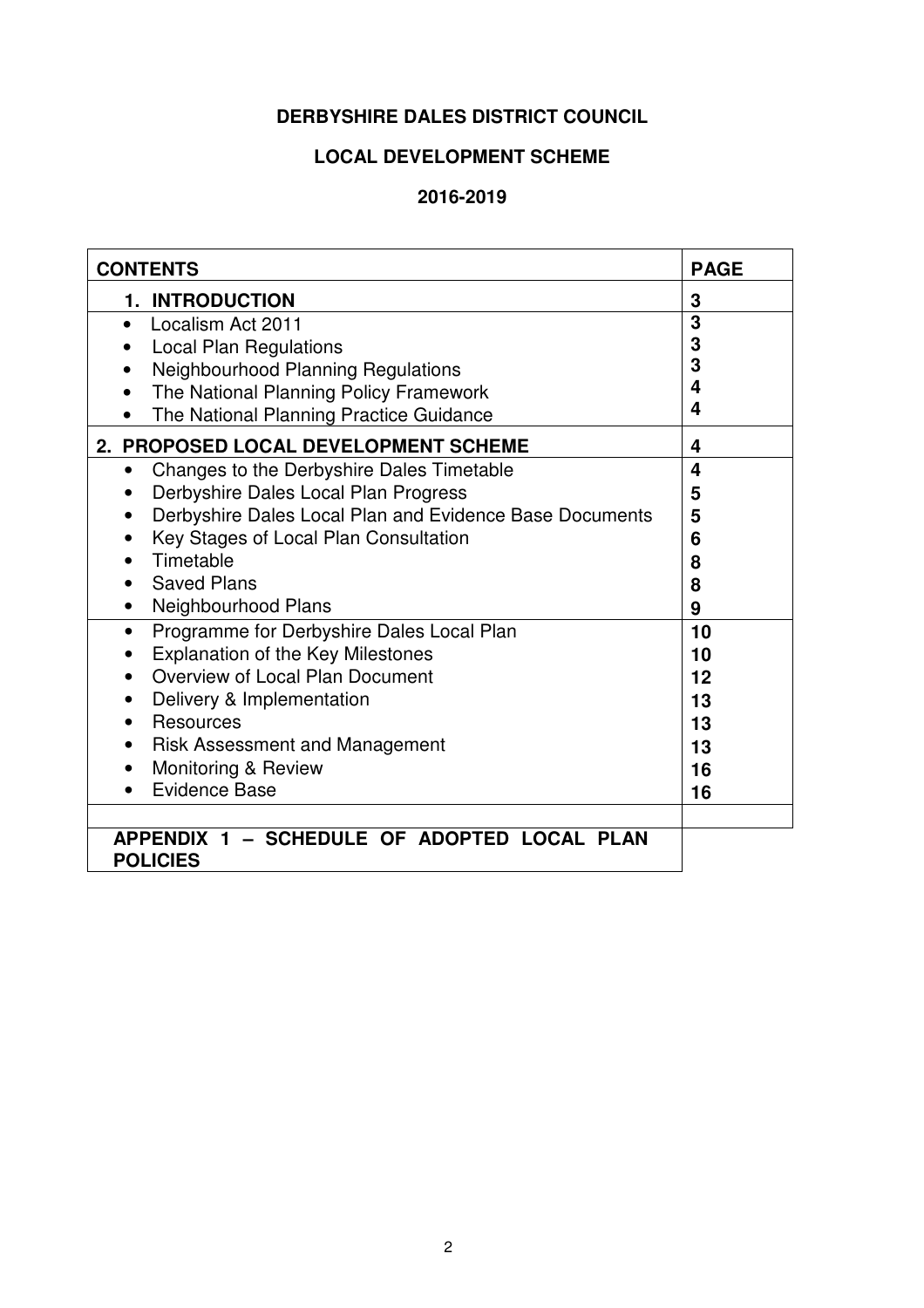# **1. INTRODUCTION**

#### **Localism Act 2011**

- 1.1 Section 111 of the Localism Act amends Section 15 of the Planning and Compulsory Purchase Act 2004 and sets out that Local Planning Authorities are to prepare a Local Development Scheme (LDS), which sets out the Council's programme for the preparation and adoption of the Development Plan Document (DPD) in the form of a Local Plan for the next three years.
- 1.2 The District Council has prepared this Local Development Scheme (LDS) which sets out the Councils programme for the preparation and adoption of the Derbyshire Dales Local Plan and covers the period 2016-2019. It sets out the progress of the Local Plan and reviews the timetable to reflect changes in the programme. This LDS presents a section on delivery and implementation of the Local Plan, including resources available and a risk assessment of key stages of document preparation.
- 1.3 Revisions made to the Town & Country Planning (Local Planning) Regulations 2012 removes the requirement for Local Authorities to submit the LDS to the Secretary of State. However the LDS will be kept up to date following any changes made to the timetable and the latest version will be available on the Council's website.

# **Local Plan Regulations**

1.4 The Town and Country (Local Planning) (England) Regulations 2012 came into force on 6 April 2012. These Regulations prescribe the form and content of a Local Plan and Policies Map and set out revised procedural arrangements for preparing Local Plans. They also list the prescribed bodies in relation to the Duty to Cooperate (Regulation 4), the requirements in relation to the Authority Monitoring Report (Regulation 34), and set out how information should be made available for inspection.

#### **Neighbourhood Planning Regulations**

1.5 Alongside the Local Plan, Town and Parish Councils can prepare Neighbourhood Development Plans. These can set out the vision and planning policies for the use and development of land in a particular designated neighbourhood area. Neighbourhood Plans, must, however, be in general conformity with the National Planning Policy Framework and the local planning authorities strategic planning policies. When a Neighbourhood Development Plan is approved by an independent examiner and agreed through a local referendum, the Council must adopt it as part of its Development Plan and take it into account when making decisions on planning applications in the area. As Neighbourhood Development Plans are not prepared by the Council and their timetables are dependent on the progress made by the respective communities, they are not included in the LDS, however information on neighbourhood planning activity and any 'made' Neighbourhood Plans is included in this LDS..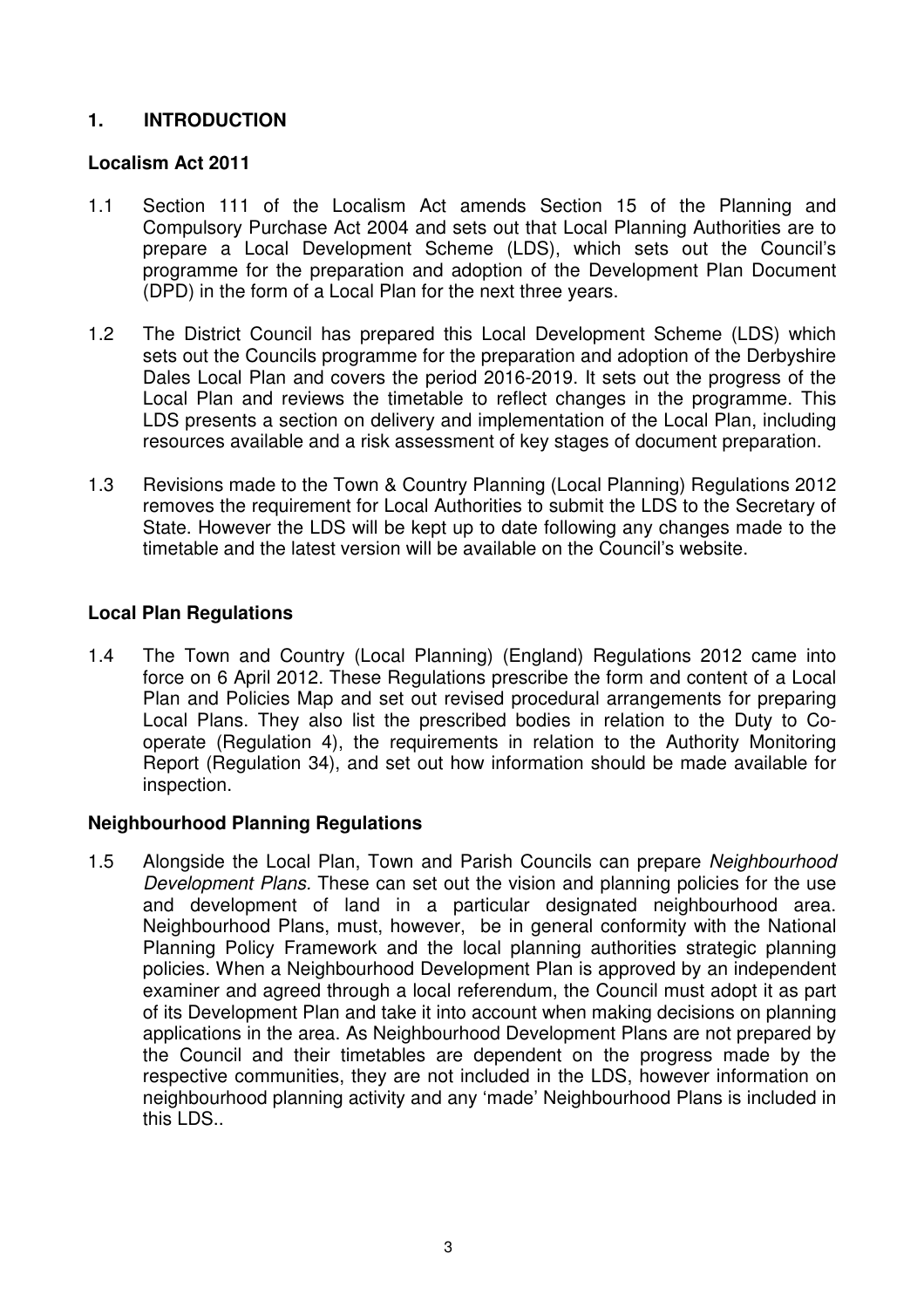# **The National Planning Policy Framework**

- 1.6 The National Planning Policy Framework (NPPF) was published in March 2012. It commits the Government to the principle of a plan-led system where decisions on planning applications are made in accordance with the development plan unless material considerations indicate otherwise. The NPPF sets out the importance of Local Plans as being key to delivering sustainable development that reflects the vision and aspirations of local communities.
- 1.7 Various strategic priorities must be addressed in the Local Plan, including policies to deliver the homes and jobs needed together with any necessary retail, leisure and other commercial development. It is stressed that plans must be based on adequate, up to date and relevant evidence. In relation to housing, a Local Planning Authority should ensure that its evidence base looks at full objectively assessed needs for market and affordable housing in the housing market area. Any plan must be prepared in accordance with the Duty to Co-operate, legal and procedural requirements, and, be sound. Paragraph 215 of the Framework states that the weight to be attached to policies in existing plans depends on their degree of consistency with the NPPF (the closer the policies in the plan to the NPPF, the areater the weight that can be given to them).

# **The National Planning Practice Guidance**

- 1.8 Alongside the publication of the NPPF National Planning Practice Guidance (NPPG) was published on  $6<sup>th</sup>$  March 2014. This provides complementary quidance for local authorities on the production, preparation and deliverability of Local Plans. The NPPG reiterates the key role of Local Plans in delivering sustainable development that reflect the vision and aspirations of local communities. It discusses the role of the Local Plan as an important tool in guiding decisions on development proposals, acting as the starting point for decision making.
- 1.9 The NPPG sets out that the Local Plan should make clear what is intended to happen in the area over the life of the Plan, where and when this will occur and how it will be delivered. A policies map must also be included to indicate the geographic application of the policies in the plan. The NPPG also indicates the type of documents which should form the appropriate and proportionate evidence base to support the preparation of a Local Plan.

# **2. PROPOSED LOCAL DEVELOPMENT SCHEME**

#### **Changes to the Derbyshire Dales Timetable**

- 2.1 This LDS sets out the timetable for the preparation of the Derbyshire Dales Local Plan, which covers that part of the Derbyshire Dales that lies outside of the Peak District National Park. It supersedes the previous version which covered the period 2016-2019. This document provides an updated position in terms of preparation of the Derbyshire Dales Local Plan throughout 2016 until adoption in 2017.
- 2.2 Following changes in legislation in 2012 (through the Localism Act 2011 and new Town and Country (Local Planning) (England) Regulations 2012), there is no longer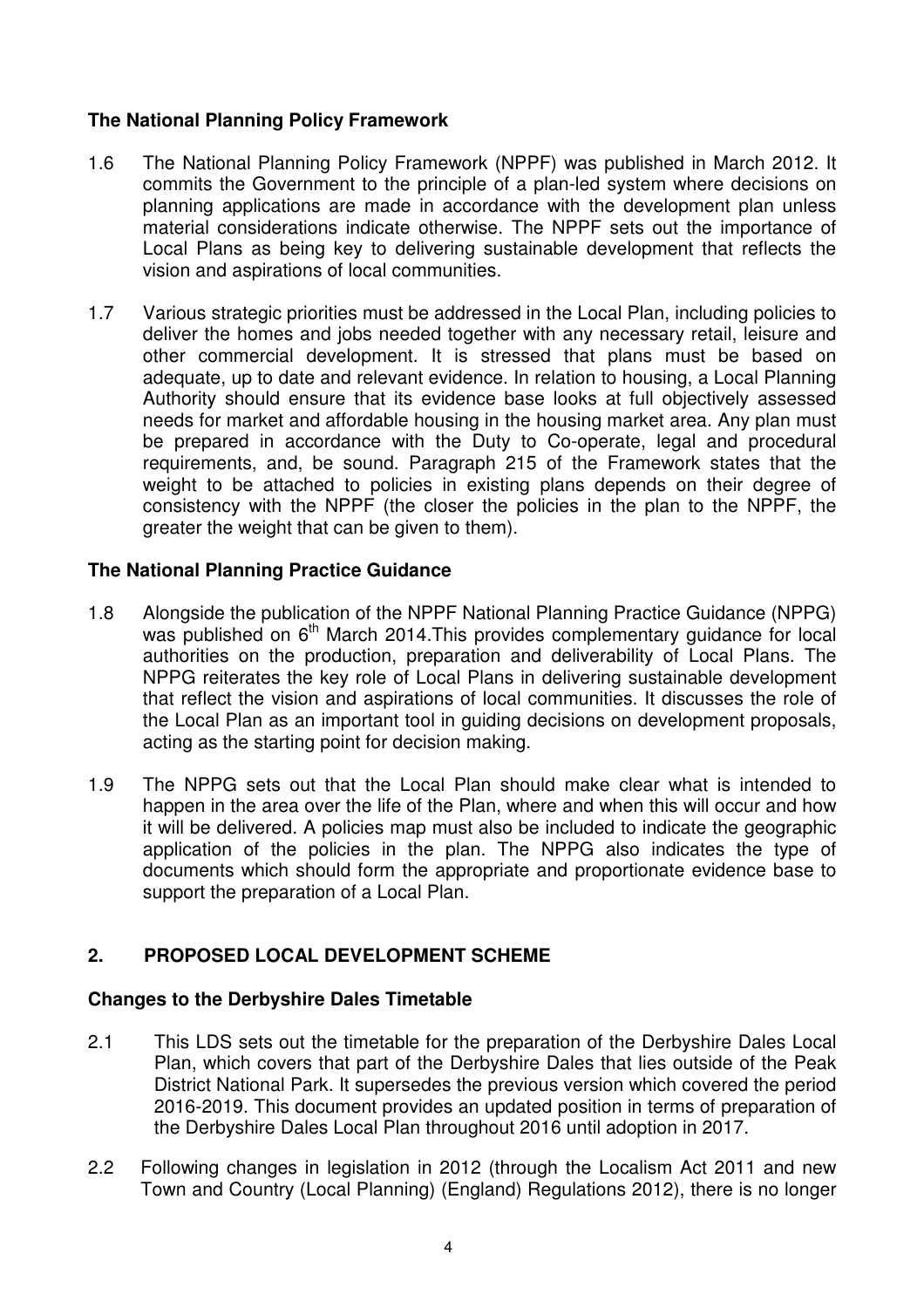a requirement for Local Planning Authorities to specify the timetables for producing other planning documents such as Supplementary Planning Documents (SPDs), the Community Infrastructure Levy (CIL) and the Statement of Community Involvement (SCI) within a LDS. However, it is considered good practice, that where these are being prepared their details and timetable for preparation are set out on the local planning authorities' website.

2.3 The Derbyshire Dales Local Development Scheme provides details on the timetable for the Derbyshire Dales Local Plan

# **Derbyshire Dales Local Plan Progress**

- 2.4 Section 111 of the Localism Act requires Local Planning Authorities to prepare a Local Development Scheme (LDS), which sets out the Council's programme for the review and preparation of Local Development Documents.
- 2.5 The Local Development Scheme (LDS) sets out the timetable for the production the Local Plan and associated documents. The Council's most recent LDS covers the period 2015 to 2018. The LDS was bought into effect on 21<sup>st</sup> September 2015. This version of the LDS will be submitted to the Secretary of State in conjunction with the Derbyshire Dales Submission Local Plan in December 2016. This LDS sets out a a revised timetable for the preparation of the Derbyshire Dales Local Plan The main document that the District Council has been working towards is the Derbyshire Dales Local Plan and a refreshed evidence base to support the document. Details on progress regarding the production of evidence based documents and the Local Plan is set out as follows.

# **Derbyshire Dales Local Plan and Evidence Base Documents**

# **Derbyshire Dales Evidence Base**

- 2.6 Following the withdrawal of the former Derbyshire Dales Local Plan in October 2014, the District Council resolved to update and refresh the evidence base in order to ensure that the policies and proposals are up to date to support the submission of the Derbyshire Dales Local Plan.
- 2.7 The refresh of the evidence base has involved the following work:
- Strategic Housing and Economic Land Availability Assessment (SHELAA) (August 2016)
- Derbyshire Dales Housing and Economic Development Needs Assessment (April 2016)
- Strategic Landscape Sensitivity Assessment (July 2015)
- Local Plan Infrastructure Needs, CIL and Whole Plan Viability Assessment: Supplementary Update of the Infrastructure Delivery Plan (June 2016)
- Gypsy and Traveller Accommodation Assessment (July 2015)
- Sustainability Appraisal Scoping Report (April 2016)
- Derbyshire Dales Retail Impact Thresholds (July 2016)
- Transport Evidence Plan (June 2016)
- Derbyshire Dales Level 1 Strategic Flood Risk Assessment (June 2016)
- Derbyshire Dales Local Plan Settlement Hierarchy Assessment (June 2016)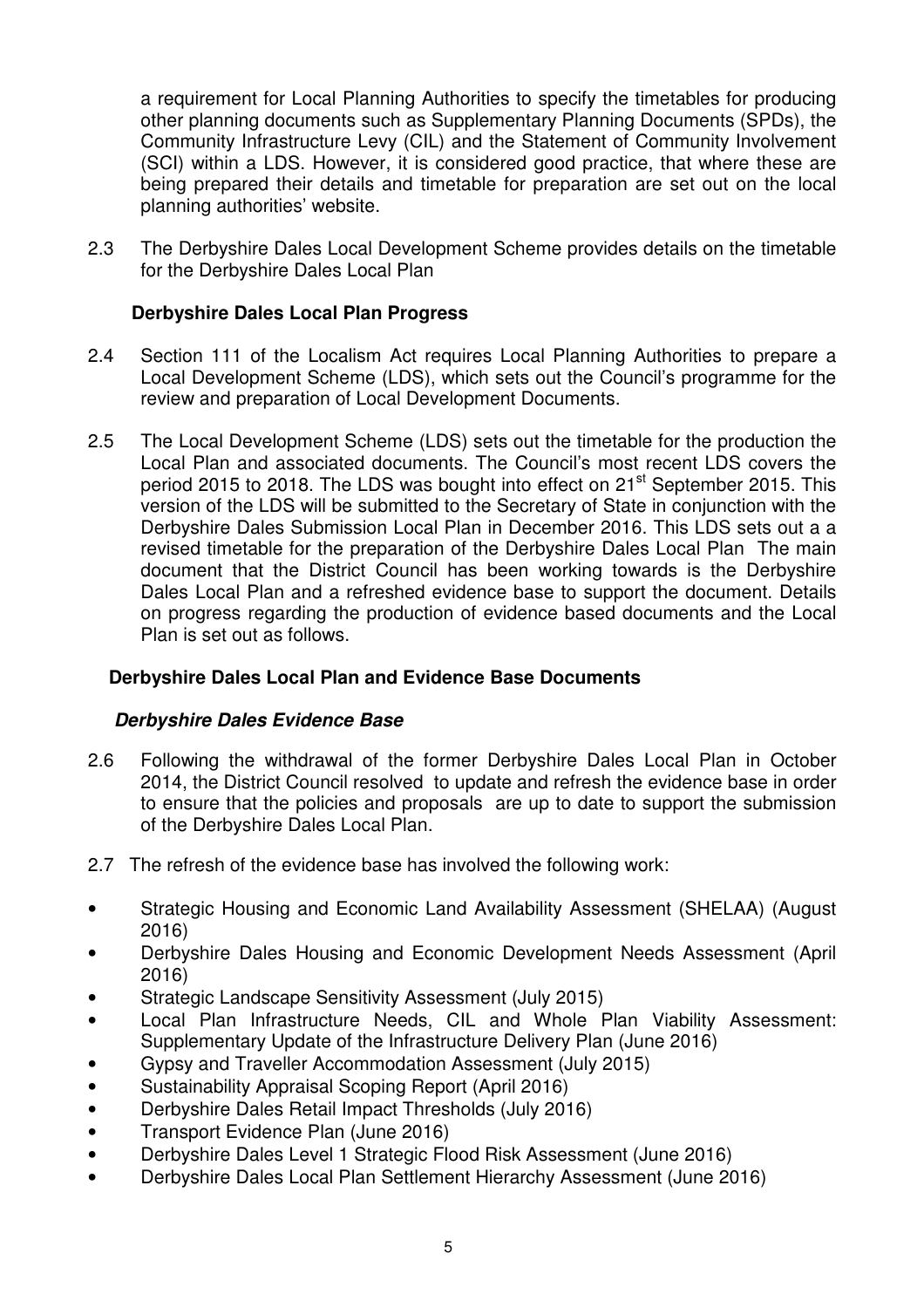- Derbyshire Dales Local Plan, Strategic Housing Land Availability & Community Infrastructure Levy Viability Study (September 2015)
- Derbyshire Dales and Peak District National Park Built Sports Facilities, Playing Pitch and Open Spaces Strategy
- 2.8 The above documents have helped to provide robust evidence and been used to underpin the policies within the Derbyshire Dales Local Plan in accordance with the National Planning Policy Framework (NPPF).

#### **Key stages of Local Plan Consultation**

#### **Issues and Options Consultation**

- 2.9 Consultation took place at the beginning of the Local Plan process between  $2^{nd}$ November till 14<sup>th</sup> December 2015 to consider the key issues and options in the District. This included consideration of the housing target for the Plan area in terms of meeting the Objectively Assessed Needs (OAN) and to consider the types of development required to meet the needs and the potential locations to distribute development. Consultation included a leaflet drop to all residents, statutory bodies, agents and developers and members of the public. To further explain the issues summarised in the leaflet and offer opportunities for questions and answers, a number of public meetings and workshops were held throughout the public consultation.
- 2.10 In January 2016 the District Council set a provisional housing target of 5850 dwellings and the Objectively Assessed Need set at 6440 dwellings (LPAC, 12<sup>th</sup>) January 2016). The target was set slightly below the OAHN because of the extent of the sites that had been identified as deliverable and developable at that time through site assessments that were carried out in accordance with the NPPG. Throughout January 2016 Members considered the suitability of sites that had been assessed as deliverable or developable through the SHELAA process as well as those recommended for allocation through the Local Plan. Site Visits were undertaken by Members and Officers in advance of each of the Local Plan Advisory Committee meetings to enable them to be familiar with each of the sites and any potential constraints that may exist. As a result, 32 sites were provisionally allocated for residential development, of these five sites were allocated for mixed use developments and one further site was allocated purely for employment use across the District in the Derbyshire Dales Draft Local Plan.
- 2.11 The SHELAA has been a living document that has evolved throughout the Local Plan preparation process with further sites continually being considered by the District Council following the initial call for sites exercise. A number of additional sites were assessed by Officers throughout January and February 2016 and the potential capacity of existing sites re-assessed to determine if any higher capacities could be achieved. On the 29<sup>th</sup> February 2016 at Local Plan Advisory Committee, the District Council set a new Plan target of 6015 dwellings for the Plan period as a result of additional sites and increased capacities, striving to reach nearer to the OAN for the District.
- 2.12 The District Council held further meetings in February 2016 to also agree new policies and supporting text for inclusion in the Draft Local Plan. The policies were grouped together under four themes including setting out the spatial strategy and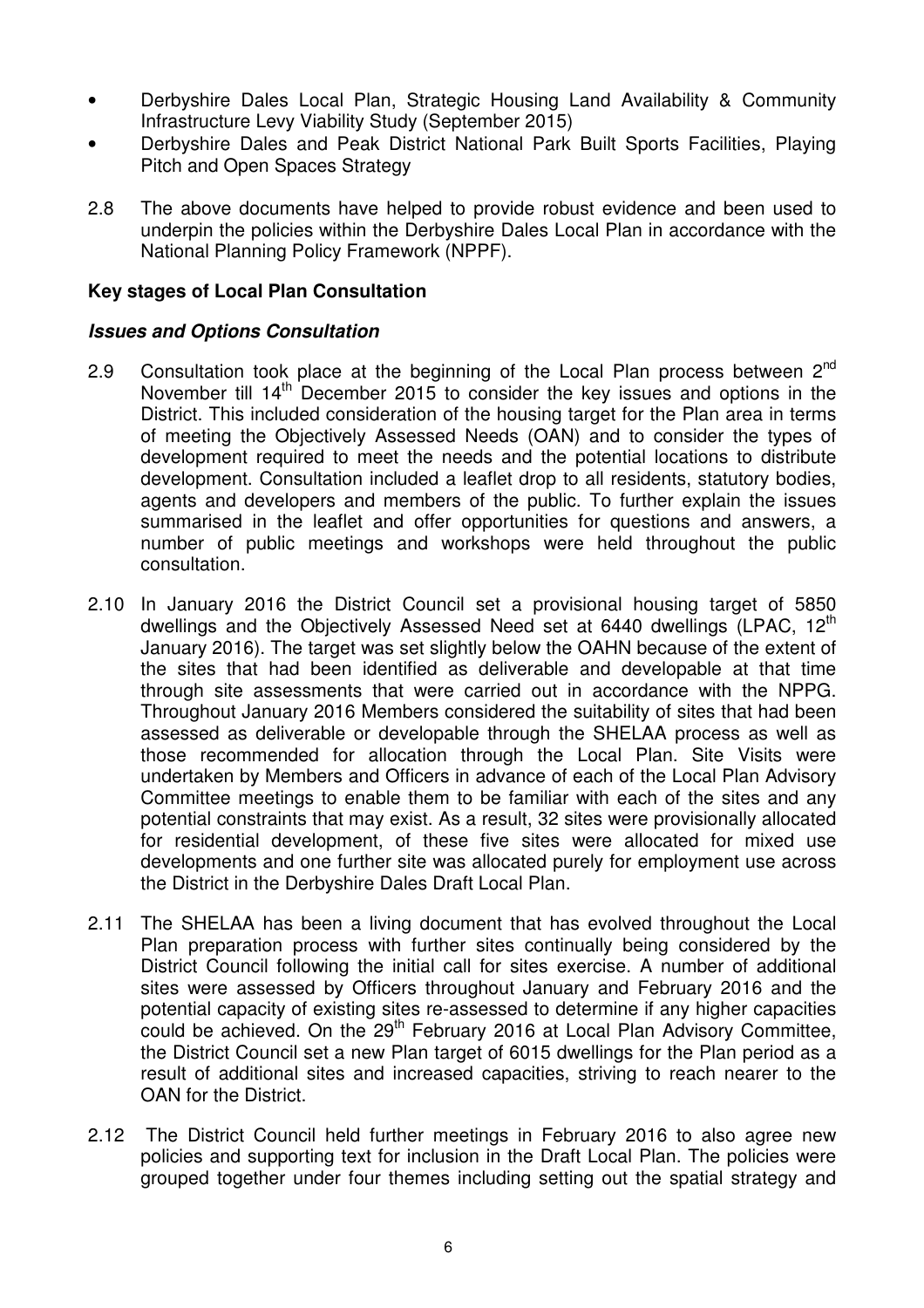settlement hierarchy for the District which sets out the most sustainable settlements for growth.

# **Draft Derbyshire Dales Local Plan (April 2016)**

- 2.13 Consultation took place between  $7<sup>th</sup>$  April and 19<sup>th</sup> May 2016 on the Derbyshire Dales Draft Local Plan including a series of new policies and sites for allocation for housing, employment and gypsy and travellers. A series of manned exhibitions, public meetings and parish seminars were undertaken. Further details of these can be found in the District Council's regulation 22 Statement (December 2016) The Local Planning Advisory Committee held 26<sup>th</sup> June 2016 were advised that approximately 2600 representations were received from 800 different organisations, groups, developers and agents and members of the public. The main areas of concern from the representations received included, the scale of residential developments and lack of planned infrastructure to support them; the proposed gypsy site allocated on Watery Lane in Ashbourne; lack of up to date evidence on open space and recreational facilities; provision of affordable housing to be sought on sites and through S106 contributions and the mix and type of housing required on sites.
- 2.14 Over the Consultation period the District Council sought further information from agents and developers regarding the deliverability of sites including phasing, planned start dates and progress made on the allocation sites identified within the Local Plan. In most cases the information was helpful to the District Council in setting out the housing trajectory for the Plan period and providing the Council with firm evidence to support the conclusion of each sites assessment on deliverability. However in some cases the required information was less forthcoming and was not received by the District Council in a timely way. Where insufficient evidence was received from such sites to demonstrate the deliverability of site it was resolved that those sites should not be identified as potential residential allocations in the Derbyshire Dales Local Plan. To support the preparation of a revised Local Plan further, consultants were commissioned to undertake a report in respect of Plan viability and Community Infrastructure Levy (CIL) which concluded that at the time there didn't appear to be any issues in terms of infrastructure requirements.
- 2.15 Following detailed consideration of the representations received on the Derbyshire Dales Draft Local Plan Council on 8<sup>th</sup> August 2016 approved the Derbyshire Dales Local Plan Pre Submission Draft for consultation purposes

# **Derbyshire Dales Local Plan – Pre-Submission Draft Plan (August 2016)**

- 2.16 Consultation on the Derbyshire Dales Local Plan Pre Submission Draft ran from  $11<sup>th</sup>$  August to 22nd September 2016. The main revisions set out in the plan included changes to the strategic housing development target. Following reassessment of each site allocated in the Plan in terms of viability and deliverability, the Pre-Submission Draft Local Plan (August 2016) indicated that the full OAN of 6440 dwellings could be met across the Plan period, of which 3188 dwellings were to be accommodated on allocated sites.
- 2.17 . At the end of the statutory public consultation period on the Pre-Submission Draft Local Plan, 799 duly made representations had been received by the District Council.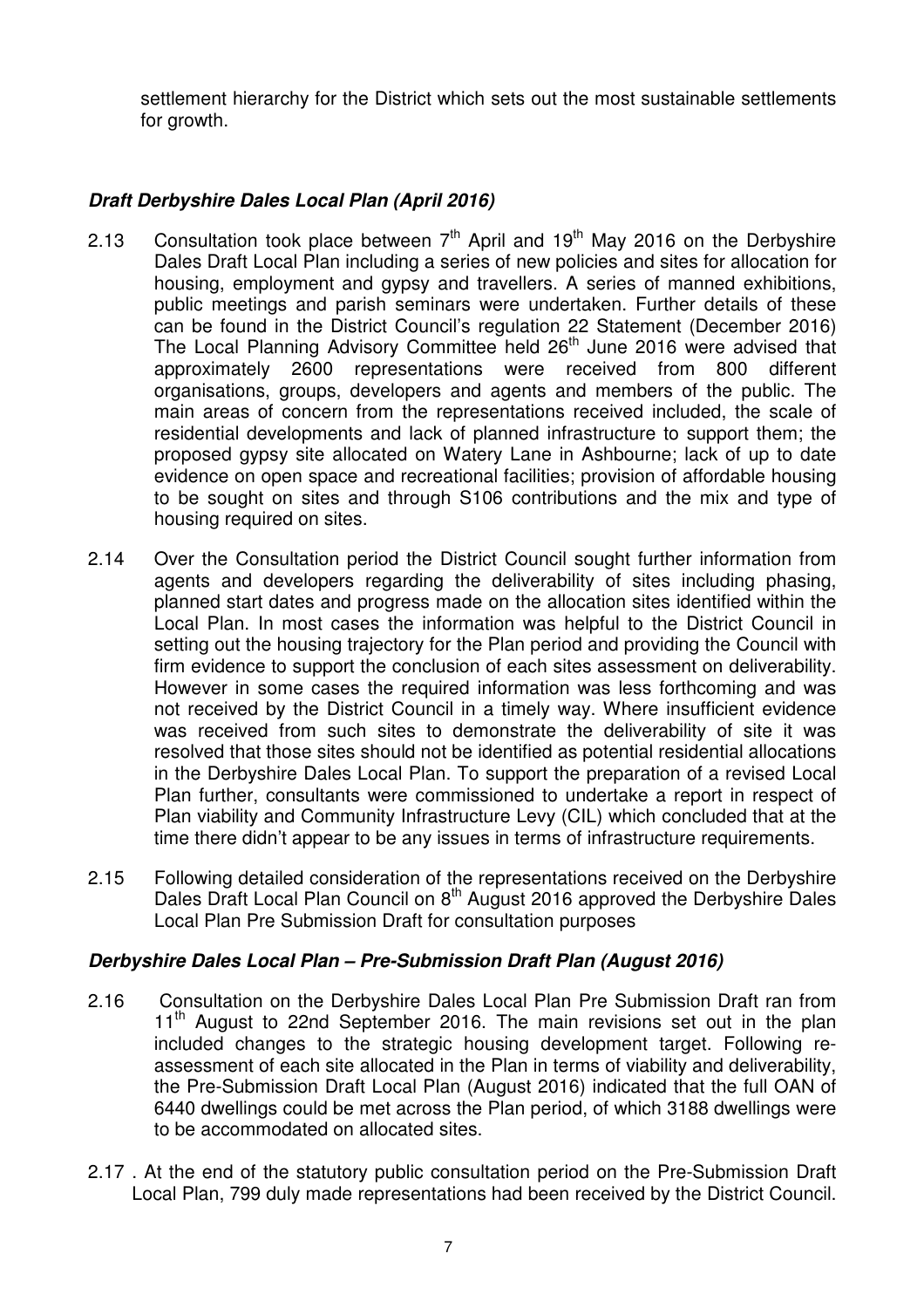A summary of the representations and the extent to which they consider the Derbyshire Dales Local Plan Pre Submission Draft to be sound or legally compliant were considered by Council on  $8<sup>th</sup>$  December 2016.. On the basis of the assessment of each representation it was recommended to Council that a series of 61 minor modifications to the Derbyshire Dales Local Plan Pre Submission Draft be approved. As minor modifications they do not have to be subject to any further public consultation and will, therefore, be submitted to the Secretary of State, together with the Derbyshire Dales Local Plan Pre Submission Draft. The modifications seek in general to address a number of typographical errors in the Derbyshire Dales Local Plan Pre Submission Draft. They also seek to address some of the comments made by those submitting representations on different aspects of the Local Plan, and some changes to the Policies Maps.

- 2.18 The key areas of contention identified in the representations on the Derbyshire Dales Local Plan Pre Submission Draft related to:
	- Allocation of land for housing at Gritstone Road, Matlock
	- The Objectively Assessed Need for Housing
	- The Settlement Hierarchy
	- Development in/outside of Settlement Development Boundaries
	- Provision of Infrastructure
	- Traffic and Transportation
	- Allocation of land for housing at Normanhurst Park, Darley Dale, Cawdor
	- Quarry, Matlock and Middlepeak Quarry, Wirksworth

# **Timetable**

- 2.19 As a consequence of the need for additional research to support Local Plan policies and to take thorough account of the consultation comments made on the Draft Local Plan and Pre-Submission Plans, the production of the Local Plan has taken a little longer from that published in 2015 and a revised timetable was agreed for the preparation of the Local Plan as follows:
	- o Prepare and Submit Local Plan to Secretary of State December 2016
	- o Examination March 2017
	- $\circ$  Adoption August 2017
- 2.20 The District Council has updated the Derbyshire Dales Local Development Scheme as part of Submission of the Local Plan in December 2016.

# **Saved Plans**

2.21 The plan period for the Derbyshire Dales Adopted Local Plan (2005) ran to 2011, and as such taking account of the guidance in the NPPF can only be given weight in the determination of planning applications depending upon their degree of consistency with the Framework. A list of the Derbyshire Dales Adopted Local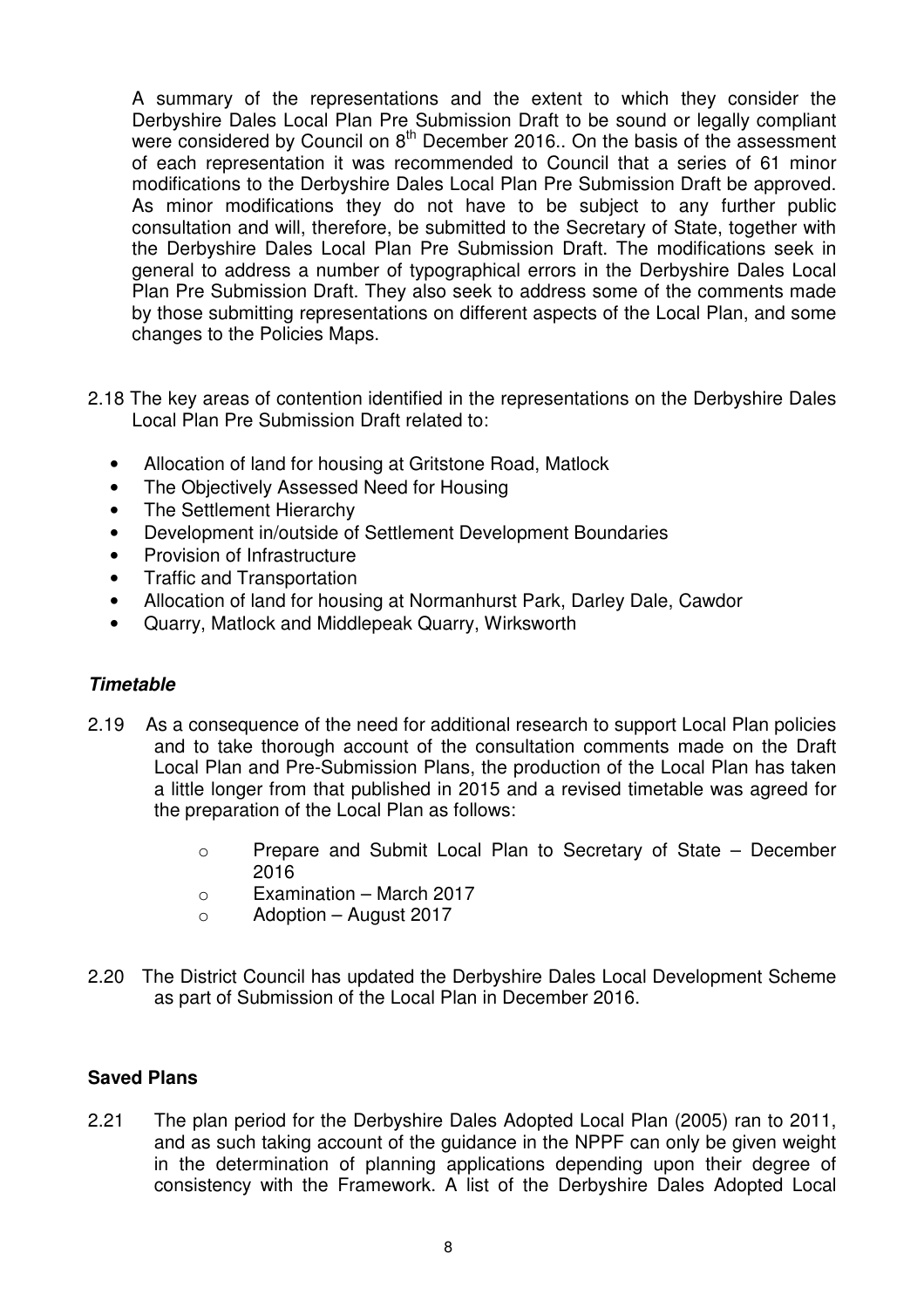Plan (2005) policies that are used as material considerations as part of the determination of planning applications are set out in Appendix 1.

#### **Neighbourhood Plans**

- 2.22 The Localism Act 2011, introduced the right for communities to prepare their own Neighbourhood Development Plans.
- 2.23 Neighbourhood Development Plans in order to become part of the Development Plan and used in the determination of planning applications have to follow a formal statutory process for preparation and consultation, and be examined by an appointed person. When adopted, the 'made' Neighbourhood Plan will be used to assess and determine planning applications within the Plan's designated area.
- 2.24 There is currently one 'made' Neighbourhood Plan in Derbyshire Dales, Wirksworth Neighbourhood Plan which was brought into force on 25<sup>th</sup> June 2015. Other areas which have been designated as neighbourhood areas include:
	- Ashbourne
	- Brailsford
	- Darley Dale
	- Kirk Ireton
	- Middleton-By-Wirksworth
	- Shirley
- 2.25 There is significant interest in the preparation of Neighbourhood Development Plans elsewhere in the Derbyshire Dales and it is anticipated that other areas will come forward for designation as a Neighbourhood Area in the short to medium term.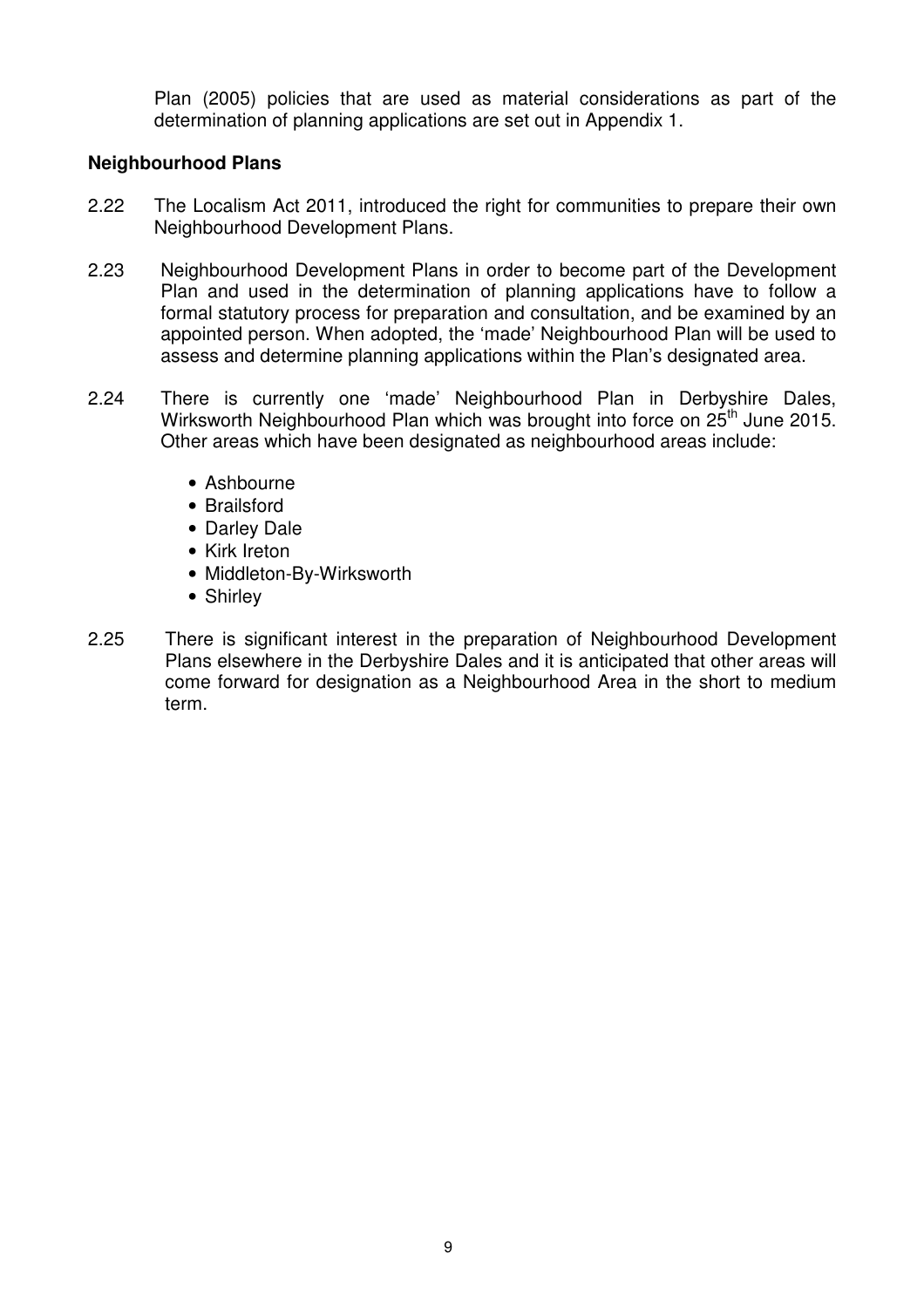#### **Programme for Derbyshire Dales Local Plan (2016)**

|                                                        | 2015 |            |  | 2016 |  |   |    |    |  | 2017 |    |      |    |           |  |  |   |   |    |     |    |    |    |          |    |    |
|--------------------------------------------------------|------|------------|--|------|--|---|----|----|--|------|----|------|----|-----------|--|--|---|---|----|-----|----|----|----|----------|----|----|
|                                                        | IО   | N D        |  |      |  | M | ΙA | IМ |  |      | ΙA | - IS | lo | <b>IN</b> |  |  |   | M | ΙA | IM. |    | ΙA | ıs | <b>O</b> | 1N | ID |
| Derbyshire Dales Local Plan                            |      | <b>ISC</b> |  |      |  |   |    |    |  |      |    |      |    |           |  |  | M | E |    |     | IR |    |    |          |    |    |
|                                                        |      |            |  |      |  |   |    |    |  |      |    |      |    |           |  |  |   |   |    |     |    |    |    |          |    |    |
| Local Development Scheme Key                           |      |            |  |      |  |   |    |    |  |      |    |      |    |           |  |  |   |   |    |     |    |    |    |          |    |    |
| <b>ISC-Initial Strategy Consultation</b>               |      |            |  |      |  |   |    |    |  |      |    |      |    |           |  |  |   |   |    |     |    |    |    |          |    |    |
| P-Public Participation in Preffered Options/Draft Plan |      |            |  |      |  |   |    |    |  |      |    |      |    |           |  |  |   |   |    |     |    |    |    |          |    |    |
| C-consultation on Pre-Submission Plan                  |      |            |  |      |  |   |    |    |  |      |    |      |    |           |  |  |   |   |    |     |    |    |    |          |    |    |
| S-submission to Secretary Of State                     |      |            |  |      |  |   |    |    |  |      |    |      |    |           |  |  |   |   |    |     |    |    |    |          |    |    |
| <b>M-Pre-Examination Meeting</b>                       |      |            |  |      |  |   |    |    |  |      |    |      |    |           |  |  |   |   |    |     |    |    |    |          |    |    |
| E-Examination                                          |      |            |  |      |  |   |    |    |  |      |    |      |    |           |  |  |   |   |    |     |    |    |    |          |    |    |
| IR-Inspector's Report Received                         |      |            |  |      |  |   |    |    |  |      |    |      |    |           |  |  |   |   |    |     |    |    |    |          |    |    |
| A-Adoption                                             |      |            |  |      |  |   |    |    |  |      |    |      |    |           |  |  |   |   |    |     |    |    |    |          |    |    |

#### **Table 1: Derbyshire Dales Local Plan LDS Timetable 2016-2019**

- 2.26 Further explanation of the key milestones which have already been achieved Local Plan as presented in Table 1 are set out below:
- 2.27 **Initial Strategy Consultation** The Council will undertake consultation on options for the initial strategy for the Local Plan, this will include consultation with the community and other stakeholders on the issues the Local Plan should address and the strategy it should contain.
- 2.28 **Draft Derbyshire Dales Local Plan Consultation** Consultation on the Draft Local Plan will be undertaken, this will entail consultation on the draft strategy for the Local Plan, policies and relevant site allocations.
- 2.29 **Submission Plan Consultation** consultation on the version of the Local Plan that the Council intends to submit to the Secretary of State for Examination will be undertaken, with representations sought on the soundness and legal compliance of the Plan.
- 2.30 Further explanation of the key milestones still to be achieved for the Local Plan as presented in Table 1 are set out below:
- 2.31 **Submission to Secretary of State** once the Council has chosen its strategy or policies; it will prepare a document and submit it to Secretary of State. At this time the Council will contact the Planning Inspectorate to arrange for an independent examination of the document to be held.
- 2.32 **Pre–Examination Meeting** this is a short meeting in which the Inspector explains the procedures of the examination and participants can ask questions about it. It will not debate the issues themselves.
- 2.33 **Independent Examination** the policies in the Derbyshire Dales Local Plan will be tested thoroughly during the independent examination to determine whether it satisfies the statutory requirements for the preparation of the plan, it is in general conformity with the National Planning Policy Framework and the document is sound.
- 2.34 **Receipt of Inspector's Report** After the examination, the inspector will produce a report with recommendations that will be binding upon the Council. The report will set out precise recommendations for how the Local Plan and adopted proposals map must be changed.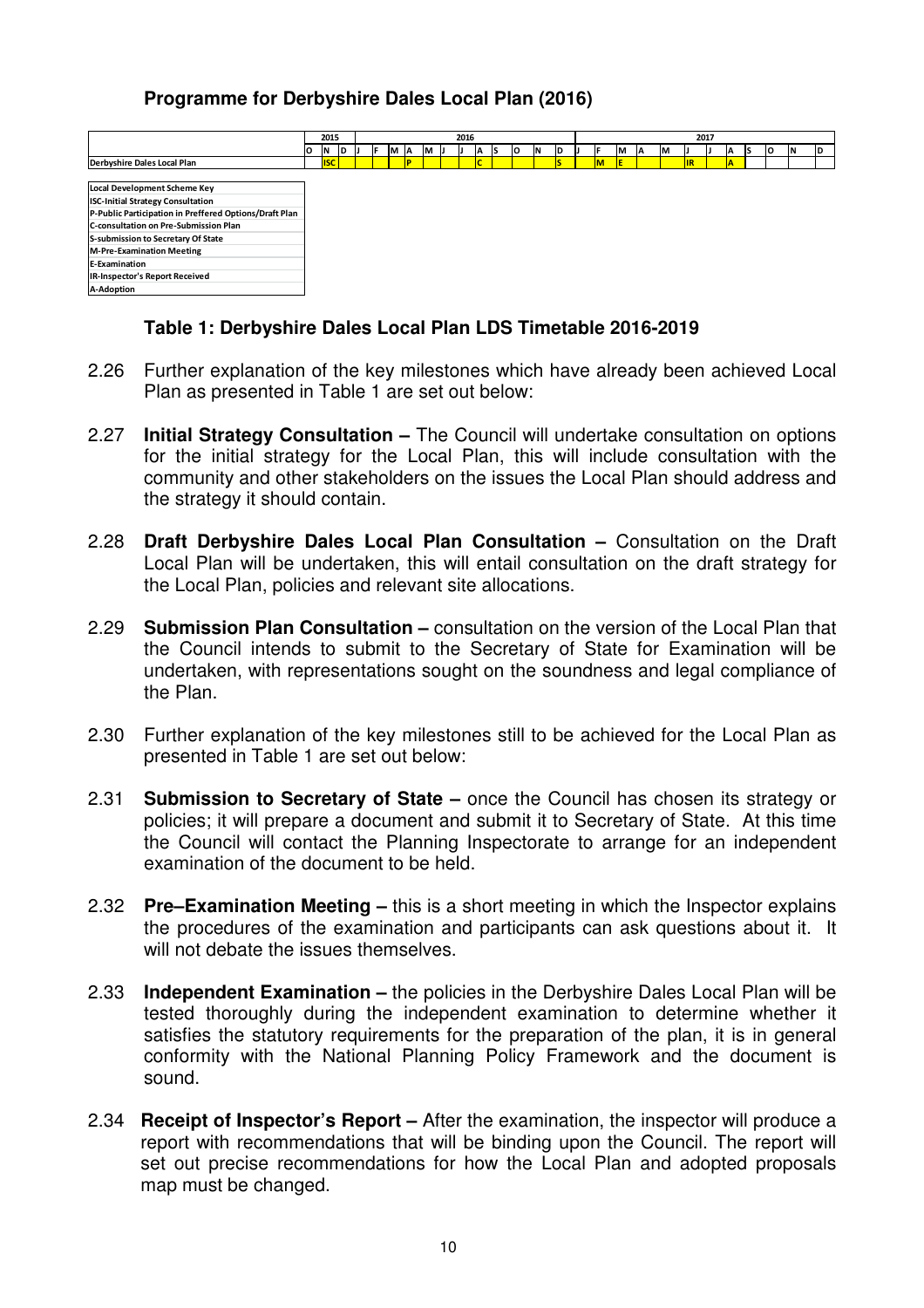2.35 **Adoption –** Once the Council has received the Inspectors binding recommendations it will revise the document accordingly and formally adopt the Plan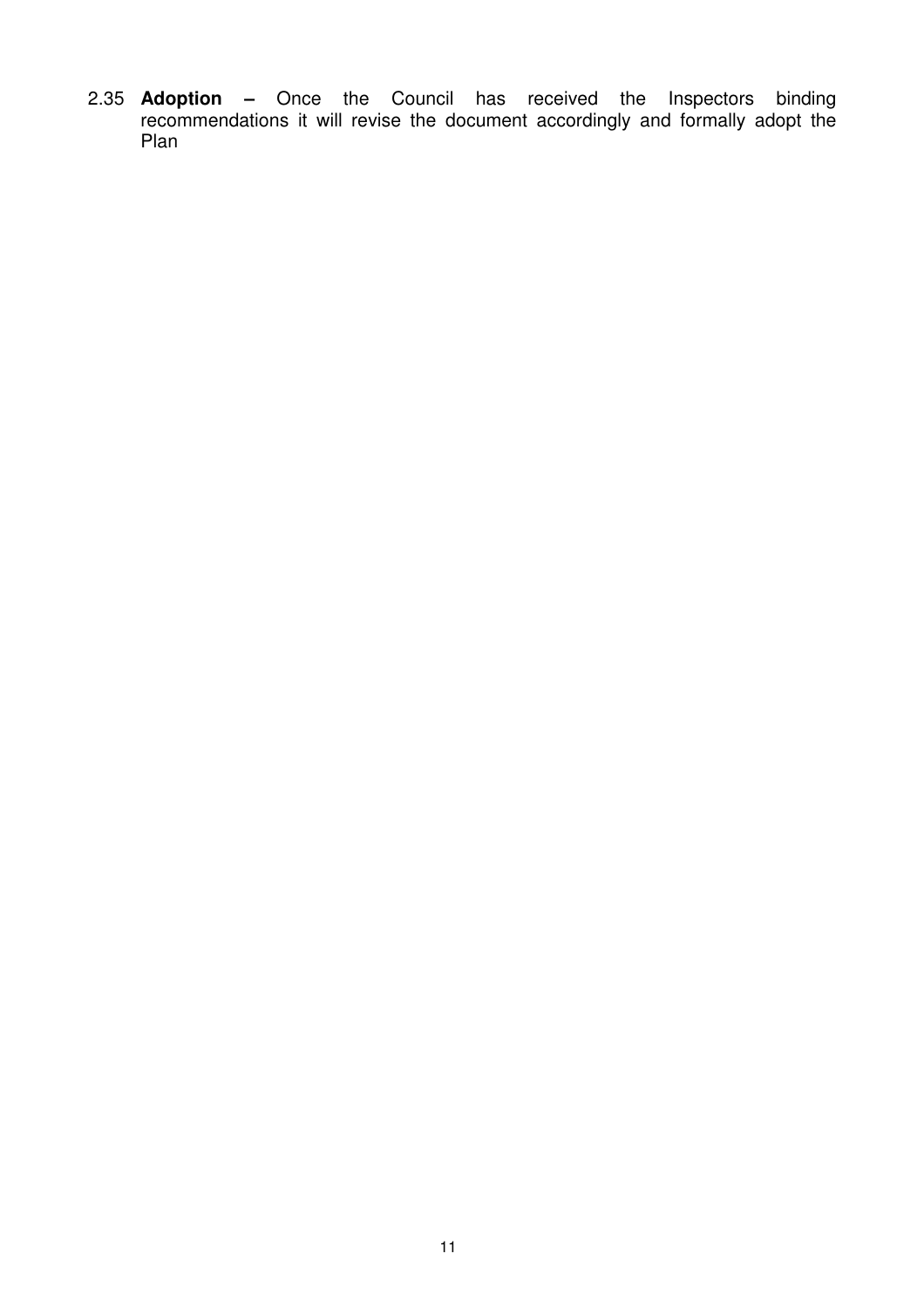# **Derbyshire Dales Local Plan**

#### **Overview**

| <b>Role &amp; Subject</b> | Sets out vision, objectives and spatial development strategy to 2033 within the context<br>of the Derbyshire Dales. It will help take forward the themes and priorities of the<br>Community Strategy providing its spatial dimension. It will include land allocations and<br>a suite of strategic and development control policies that will be utilised to deliver the<br>overall vision and spatial development strategy. |
|---------------------------|------------------------------------------------------------------------------------------------------------------------------------------------------------------------------------------------------------------------------------------------------------------------------------------------------------------------------------------------------------------------------------------------------------------------------|
| Coverage                  | Local Planning Authority Area.                                                                                                                                                                                                                                                                                                                                                                                               |
| <b>Status</b>             | Development Plan Document.                                                                                                                                                                                                                                                                                                                                                                                                   |
| Conformity                | NPPF/NPPG                                                                                                                                                                                                                                                                                                                                                                                                                    |

#### **Timetable**

| <b>Stage</b>                                             | <b>Dates</b>                |
|----------------------------------------------------------|-----------------------------|
| <b>Commencement of Preparation Process</b>               | 3rd October 2014            |
| <b>Consultation on Scope of Sustainability Appraisal</b> | 6 <sup>th</sup> August 2015 |
| <b>Initial Strategy Consultation</b>                     | November 2015               |
| Public Participation in Preferred Options/Draft Plan     | April-May 2016              |
| <b>Consultation of Pre-Submission Plan</b>               | August-September 2016       |
| <b>Submission To SoS</b>                                 | December 2016               |
| <b>Pre Examination Meeting</b>                           | February 2017               |
| Examination                                              | March 2017                  |
| <b>Receipt of Inspector's Report</b>                     | June 2017                   |
| <b>Adoption</b>                                          | August 2017                 |

#### **Arrangements for Production**

| <b>Organisational Lead</b>                                         | Corporate Director & Policy Manager                                                                                                                                                                                                                                              |
|--------------------------------------------------------------------|----------------------------------------------------------------------------------------------------------------------------------------------------------------------------------------------------------------------------------------------------------------------------------|
| <b>Political Management</b>                                        | Local Plan Advisory Committee & Council.                                                                                                                                                                                                                                         |
| <b>Internal Resources</b>                                          | Derbyshire Dales Planning Policy Section                                                                                                                                                                                                                                         |
| <b>External Resources</b>                                          | Peak District Partnership; Derbyshire County Council; Appointed Consultants,<br>Local Enterprise Partnerships; key Stakeholders                                                                                                                                                  |
| <b>Community &amp;</b><br><b>Stakeholder</b><br><b>Involvement</b> | In accordance with the Town and Country Planning (Local Development) (England)<br>Regulations 2004 as amended by the Town and Country Planning (Local Planning)<br>(England) (Amendment) Regulations 2012 and the strategy set out in the<br>Statement of Community Involvement. |

#### **Post Production**

**Monitoring and Review**  The Local Plan sets out a number of Key Performance Indicators that will be monitored on an annual basis through the Authorities Monitoring Report, and changes will be made to the Local Plan as necessary.

#### **Development Plan Policies to be replaced**

**Derbyshire Dales Local Plan Adopted (2005)**  As set out in Appendix 1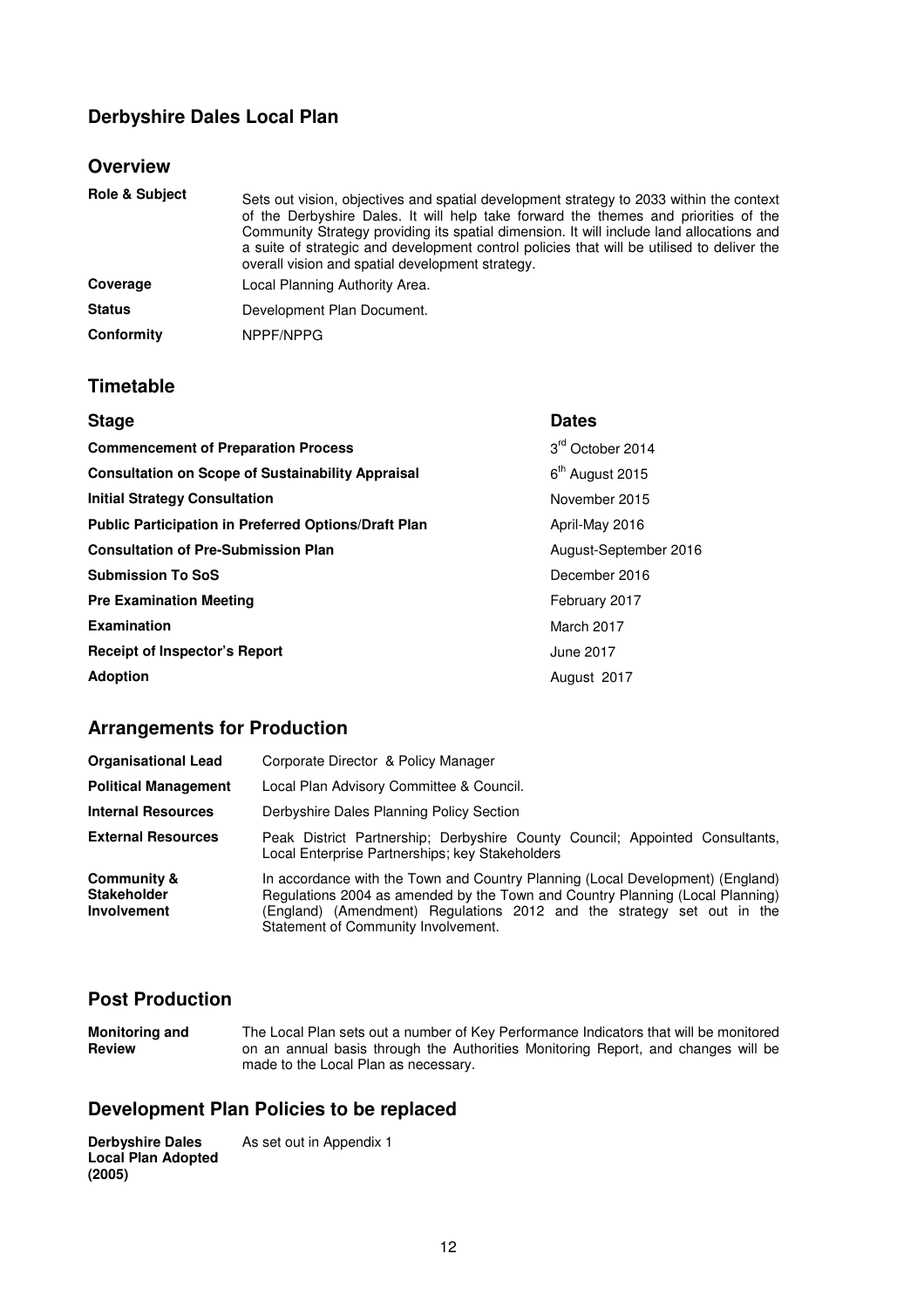# **3 Delivery and Implementation**

#### **Resources**

- 3.1 All work undertaken in connection with the preparation of the Derbyshire Dales Local Plan will be managed by the District Council's Policy Manager. Staff resources will be drawn mainly from the Planning Policy section. The Policy section consists of 4.4 full-time equivalent (FTE) posts, consisting of Policy Manager, Senior Planning Policy Officer, Planning Policy Officer, Graduate Planning Policy Officer and Administrative Assistant. A Programme Officer has been externally appointed to assist the Inspector through the examination of the Derbyshire Dales Local Plan. Other sections within the Council will be drawn upon for extra resources when required to provide support to the Planning Policy team, such as the Planning Services Department and Policy and Regeneration Department
- 3.2 Advice will be sought from Council Officers in other sections and departments including the Development Manager; Head of Housing Services; and Head of Regeneration and Policy and the Corporate Director. Advice on traffic and transportation matters will be obtained from Derbyshire County Council. External advice will be sought on matters such as nature conservation from Natural England and the Derbyshire Wildlife Trust and Historic England on the historic environment for instance
- 3.3 The District Council has sufficient budget to support the preparation of Local Plan, including the Examination in Public.

# **Risk Assessment and Management**

Table 2 below identifies a range of potential risks, their impact and likelihood of occurrence, together with contingency and mitigation measures.

| <b>Risk</b>                                                                           | Likelihood | <b>Impact</b> | <b>Contingency</b>                                                                                                                                                                                                                                                                          | <b>Mitigation</b>                                                                                                                                                                              |
|---------------------------------------------------------------------------------------|------------|---------------|---------------------------------------------------------------------------------------------------------------------------------------------------------------------------------------------------------------------------------------------------------------------------------------------|------------------------------------------------------------------------------------------------------------------------------------------------------------------------------------------------|
| <b>Staff Recruitment</b><br>& Retention<br>A member of staff<br>leaves or is off sick | High       | High          | Spread knowledge of<br>the Local Plan and<br>issues amongst team<br>members, Manager<br>and Head of Service.                                                                                                                                                                                | Possibly pull in extra<br>resources from the Policy<br>and Regeneration Team,<br>re-deploy staff<br>or in the case of loss of<br>staff, re-appoint as soon<br>as possible if budgets<br>permit |
| <b>New National</b><br>legislation                                                    | Medium     | Medium        | The National Planning<br>Policy Framework,<br><b>National Planning</b><br><b>Practice Guidance</b><br>and the Localism Act<br>have reformed the<br>planning system.<br>Delays in the delivery<br>of plans may occur in<br>terms of compliance<br>with the NPPF as a<br>result of challenges | Review timescales and<br>where necessary extend<br>to some degree to<br>incorporate changes to<br>policy formulation work.                                                                     |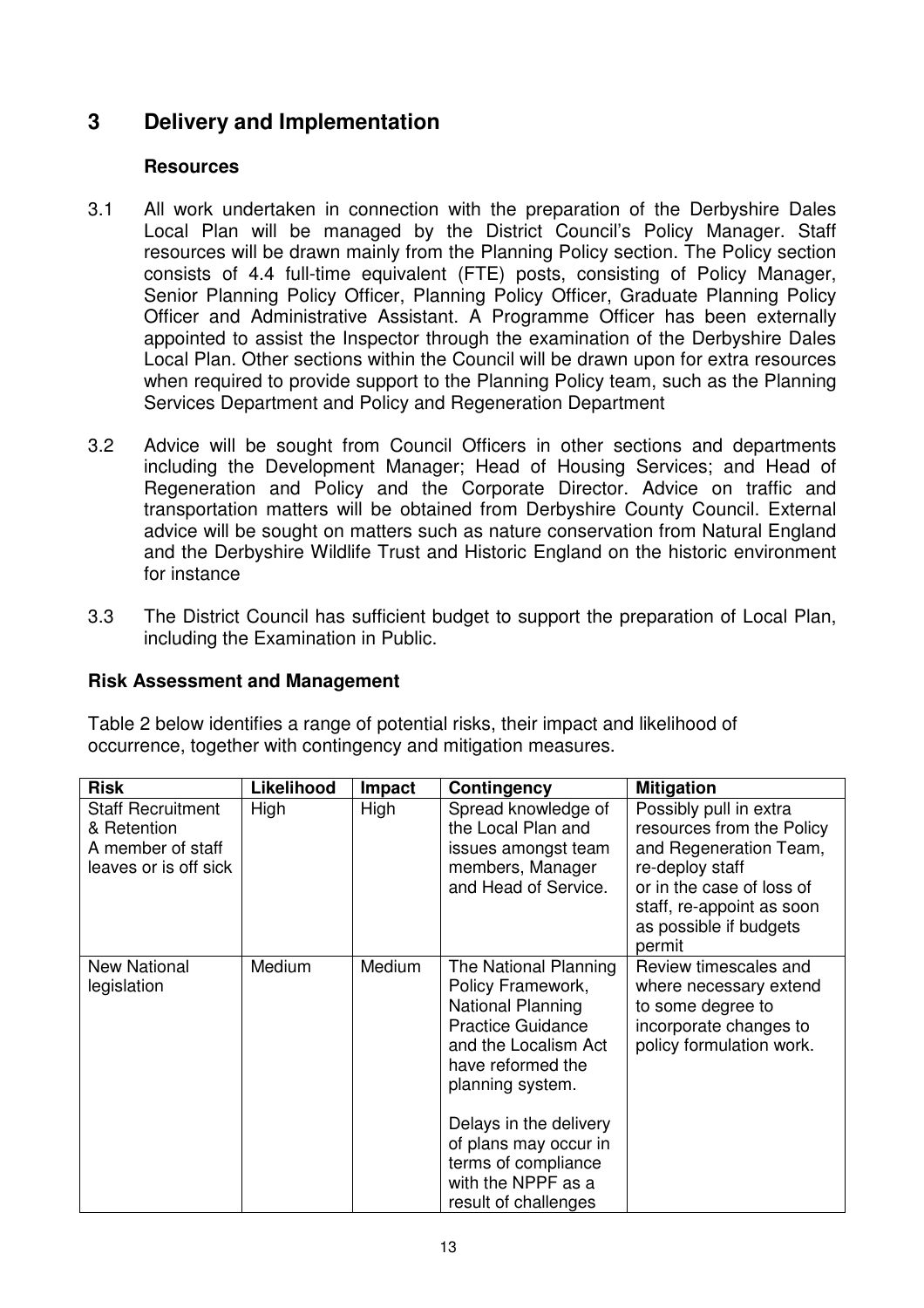| <b>Risk</b>                                           | Likelihood | <b>Impact</b> | <b>Contingency</b>                                                                                                                                                                                                                                                                                                                                    | <b>Mitigation</b>                                                                                                                                                                                                              |
|-------------------------------------------------------|------------|---------------|-------------------------------------------------------------------------------------------------------------------------------------------------------------------------------------------------------------------------------------------------------------------------------------------------------------------------------------------------------|--------------------------------------------------------------------------------------------------------------------------------------------------------------------------------------------------------------------------------|
|                                                       |            |               | on local interpretation<br>and providing<br>sufficient justification<br>for decisions taken<br>Further changes to<br>regulations at later<br>stages may lead to<br>further modifications<br>to the Local Plan<br>being made prior to<br>Adoption.                                                                                                     | <b>Contact other Local</b><br>Authorities to gain better<br>understanding of the<br>implications of changes if<br>necessary                                                                                                    |
| Legal Challenge                                       | Medium     | Medium        | Post adoption of a<br>Local Plan, there is a<br>six week challenge<br>period.                                                                                                                                                                                                                                                                         | To reduce the risk of<br>challenge, ensure that the<br>Local Plan is legally<br>compliant and is based<br>upon robust evidence                                                                                                 |
| with<br>Compliance<br>the Duty to<br>$Co-$<br>operate | High       | High          | Close working with<br>prescribed authorities<br>and Members to<br>detect issues early in<br>the process. Ensure<br>all discussions are<br>documented in writing<br>and formally agreed.                                                                                                                                                               | Continuing discussions<br>with neighbouring<br>authorities                                                                                                                                                                     |
| Local Plan not<br>being found sound                   | Medium     | Medium        | <b>Seek</b><br>advice<br>from<br>PINS at key stages.<br>Develop<br>a<br>sound<br>evidence<br>base<br>and<br>ensure that all policy<br>decisions<br>be<br>can<br>thoroughly justified.                                                                                                                                                                 | Develop a sound and<br>robust evidence base and<br>ensure there are no gaps<br>in the evidence to support<br>the Local Plan. Ensure all<br>evidence is regularly<br>updated to reflect the<br>latest information<br>available. |
| Programme<br>Slippage                                 | Medium     | High          | The Council is in a<br>vulnerable situation in<br>terms of housing<br>growth. Current Local<br>Plan policies are out<br>of date and ensuring a<br>new target is<br>approved for housing<br>growth is essential to<br>control the scale of<br>future development.<br>Ensure that<br>timescales are<br>achievable and offer a<br>degree of flexibility. | Ensure sufficient<br>resources are available to<br>complete all the required<br>work and future stages of<br>the Local Plan process<br>are achievable.                                                                         |
| Provision of<br>Infrastructure                        | Medium     | Medium        | Discussions with<br>infrastructure<br>providers                                                                                                                                                                                                                                                                                                       | Continuing engagement<br>with infrastructure<br>providers and                                                                                                                                                                  |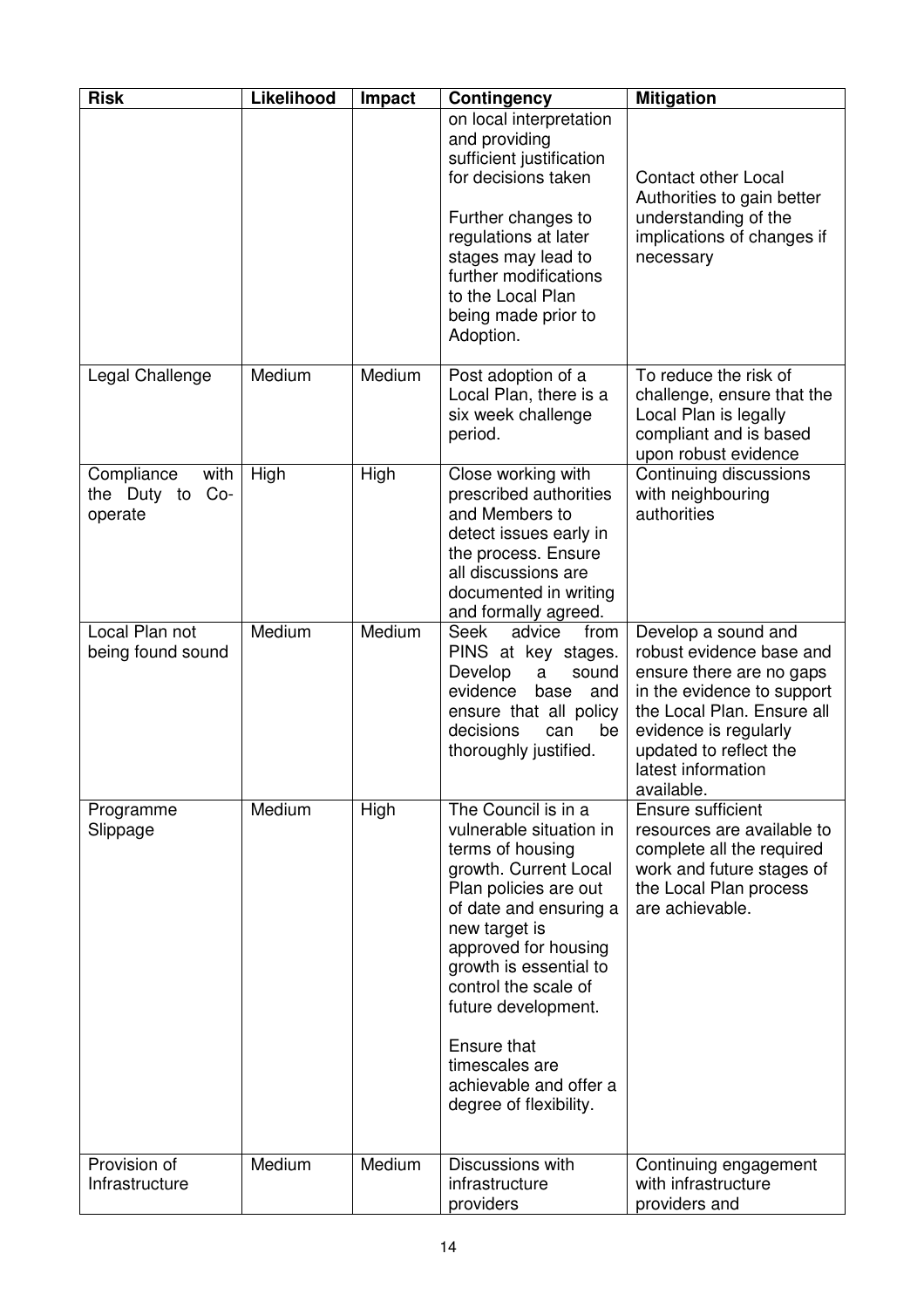| <b>Risk</b>                                                                                   | Likelihood | Impact | Contingency                                                                                                                                                                               | <b>Mitigation</b>                                                                                                                                                                                                                                        |
|-----------------------------------------------------------------------------------------------|------------|--------|-------------------------------------------------------------------------------------------------------------------------------------------------------------------------------------------|----------------------------------------------------------------------------------------------------------------------------------------------------------------------------------------------------------------------------------------------------------|
|                                                                                               |            |        | to focus on the<br>preparation of the<br><b>Infrastructure Delivery</b><br>Plan (IDP) including<br>various workshops<br>and meetings.<br>Ensure emerging and                              | development of the IDP<br>will ensure timely<br>consideration prior to<br>submission of Local Plan<br>to the Secretary of State                                                                                                                          |
|                                                                                               |            |        | updated regulations<br>relating to CIL are<br>taken into account<br>and addressed<br>through policy and<br><b>IDP</b>                                                                     |                                                                                                                                                                                                                                                          |
| <b>Inspectors Report</b><br>includes<br>recommendations<br>the Council find<br>hard to accept | Medium     | Medium | The Council will need<br>to consider all<br>recommendations if it<br>wishes to have an up<br>to date development<br>plan in place as<br>required by the NPPF.                             | <b>Keep Council Members</b><br>up to date on issues<br>arising and likely<br>recommendations, and<br>allow for delegation<br>arrangements were<br>necessary to deal with<br>difficult issues.                                                            |
| Unforeseen<br>additional work                                                                 | Medium     | Medium | Timetabled work<br>programmes and top<br>priorities clearly set<br>out, overall<br>programme<br>management of all<br>areas of work is<br>essential to delivering<br>targets and deadlines | Ensure that a degree of<br>flexibility is added into<br>current work programmes<br>to accommodate<br>unforeseen work. Draw on<br>additional resources<br>within the Policy and<br><b>Regeneration Department</b><br>where required to meet<br>deadlines. |
| <b>Financial Risk</b>                                                                         | Low        | High   | The cost of preparing<br>the Derbyshire Dales<br>Local Plan is<br>contained within the<br>Council's budget.                                                                               | Ensure that budgets are<br>managed and updated.<br>Ensure efficient working<br>practices. A specific<br>budget exists to cover the<br>costs of the EIP.                                                                                                  |

| Table 2: Derbyshire Dales Local Plan Risks, Contingencies and Mitigation Measures |  |  |
|-----------------------------------------------------------------------------------|--|--|
|                                                                                   |  |  |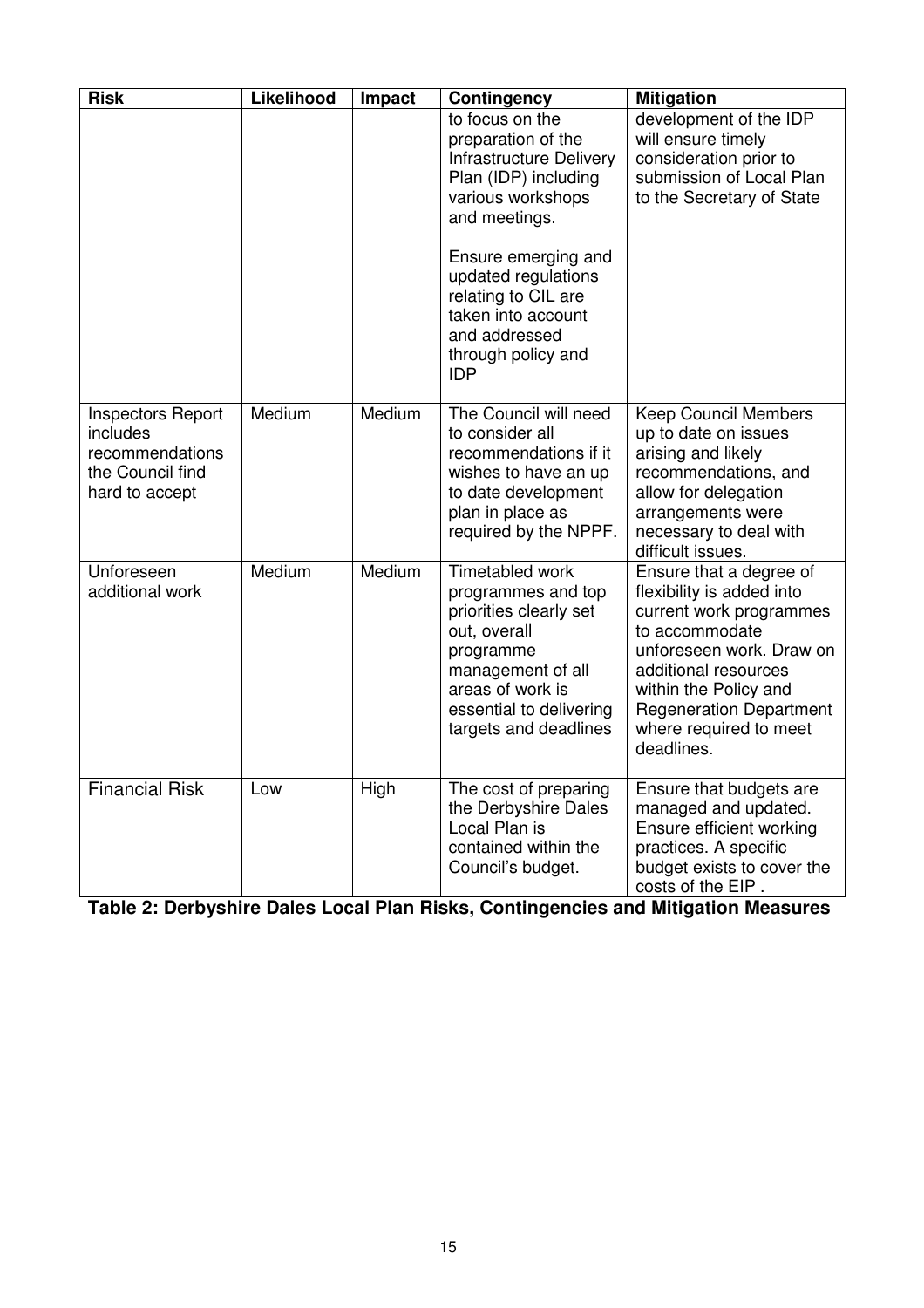#### **Monitoring and Review**

- 3.4 The Council is required to prepare an Authority Monitoring Report (AMR) annually. The AMR monitors the progress of the LDS on an annual basis, reporting in December each year. The latest AMR covers the period March 2015 to April 2016 it will be published alongside the LDS in December 2016 and is available to view on the Council's website.
- 3.5 The AMR will monitor the delivery of policies in the Local Plan when they have been adopted as well as referring to the Council's five year housing land supply; Neighbourhood plans; Infrastructure Delivery; projects and programmes in relation to the Duty to Co-operate and targets and indicators have been identified for the policies within Local Plan.

#### **Evidence Base**

3.6 The preparation of the Derbyshire Dales Local Plan is supported by a robust evidence base. The Council's extensive library of evidence base documents can be viewed in full on its website.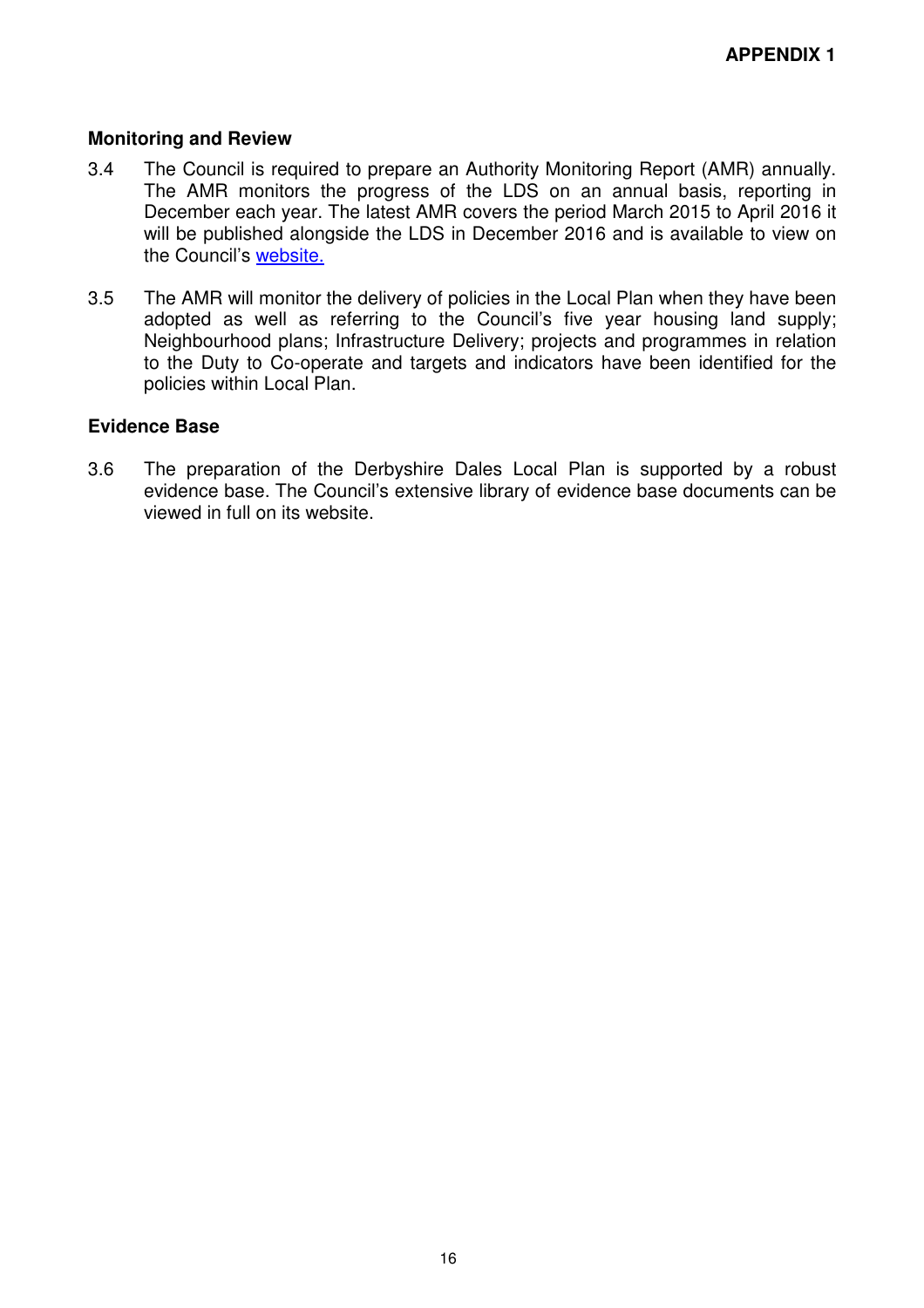# **Schedule of Derbyshire Dales Local Plan (Adopted 2005) Policies**

| <b>Policy</b>   | <b>Title</b>                                                                                                                     | <b>Retained</b><br><b>Post 2008</b> | <b>Replaced by</b><br><b>DPD</b> |
|-----------------|----------------------------------------------------------------------------------------------------------------------------------|-------------------------------------|----------------------------------|
| SF <sub>1</sub> | Development Within Settlement<br><b>Frameworks Boundaries</b>                                                                    | $\checkmark$                        | <b>Local Plan</b>                |
| SF <sub>2</sub> | Protection of Important Open Spaces                                                                                              | $\checkmark$                        | <b>Local Plan</b>                |
| SF <sub>3</sub> | Development Conspicuous From The<br><b>Peak National Park</b>                                                                    | $\checkmark$                        | <b>Local Plan</b>                |
| SF <sub>4</sub> | Development In The Countryside                                                                                                   | $\checkmark$                        | <b>Local Plan</b>                |
| SF <sub>5</sub> | Design And Appearance of Development                                                                                             | $\checkmark$                        | <b>Local Plan</b>                |
| SF <sub>6</sub> | Protection Of The Best Agricultural Land                                                                                         | $\checkmark$                        | <b>Local Plan</b>                |
| SF <sub>7</sub> | <b>Waste Management And Recycling</b>                                                                                            | $\checkmark$                        | <b>Local Plan</b>                |
| SF <sub>8</sub> | Catering For The Needs Of People With<br><b>Disabilities In Development And</b><br>Redevelopment                                 | $\checkmark$                        | <b>Local Plan</b>                |
| H1              | New Housing Development Within<br><b>Settlement Framework Boundaries</b>                                                         | $\checkmark$                        | <b>Local Plan</b>                |
| H <sub>2</sub>  | <b>Extensions to Dwellings</b>                                                                                                   | $\checkmark$                        | <b>Local Plan</b>                |
| H <sub>3</sub>  | <b>Dependent Persons Units</b>                                                                                                   | $\checkmark$                        | <b>Local Plan</b>                |
| H <sub>4</sub>  | Housing Development Outside Settlement<br><b>Framework Boundaries</b>                                                            | $\checkmark$                        | <b>Local Plan</b>                |
| H <sub>5</sub>  | <b>Conversion And Re-Use Of Buildings To</b><br><b>Provide Residential Accommodation</b><br><b>Outside Settlement Frameworks</b> | $\checkmark$                        | <b>Local Plan</b>                |
| H <sub>6</sub>  | Replacement Dwellings In The<br>Countryside                                                                                      | $\checkmark$                        | <b>Local Plan</b>                |
| H7              | <b>New Dwellings For Agricultural Or</b><br><b>Forestry Workers Or Rural Based</b><br><b>Enterprises In The Countryside</b>      | $\overline{\mathsf{X}}$             | <b>Local Plan</b>                |
| H <sub>8</sub>  | <b>Extending Domestic Curtilages Into The</b><br>Countryside                                                                     | $\checkmark$                        | <b>Local Plan</b>                |
| H <sub>9</sub>  | Design And Appearance Of New Housing                                                                                             | $\checkmark$                        | <b>Local Plan</b>                |
| H <sub>10</sub> | Affordable Housing Within The Settlement<br><b>Framework Of Market Towns</b>                                                     | $\checkmark$                        | <b>Local Plan</b>                |
| H <sub>11</sub> | Affordable Housing Within The Settlement<br><b>Frameworks Of Other Settlements</b>                                               | $\checkmark$                        | <b>Local Plan</b>                |
| H <sub>12</sub> | <b>Alternative Provision For Affordable</b><br><b>Housing Outside Settlement Frameworks</b>                                      | $\checkmark$                        | <b>Local Plan</b>                |
| H <sub>13</sub> | Affordable Housing Exceptional Sites In<br><b>Rural Areas</b>                                                                    | $\checkmark$                        | <b>Local Plan</b>                |
| H <sub>14</sub> | Housing To Meet The Needs Of The<br><b>Elderly And People With Disabilities</b>                                                  | $\checkmark$                        | <b>Local Plan</b>                |

 $^{*}$  Policies in the table that are crossed out are not saved beyond 20<sup>th</sup> November 2008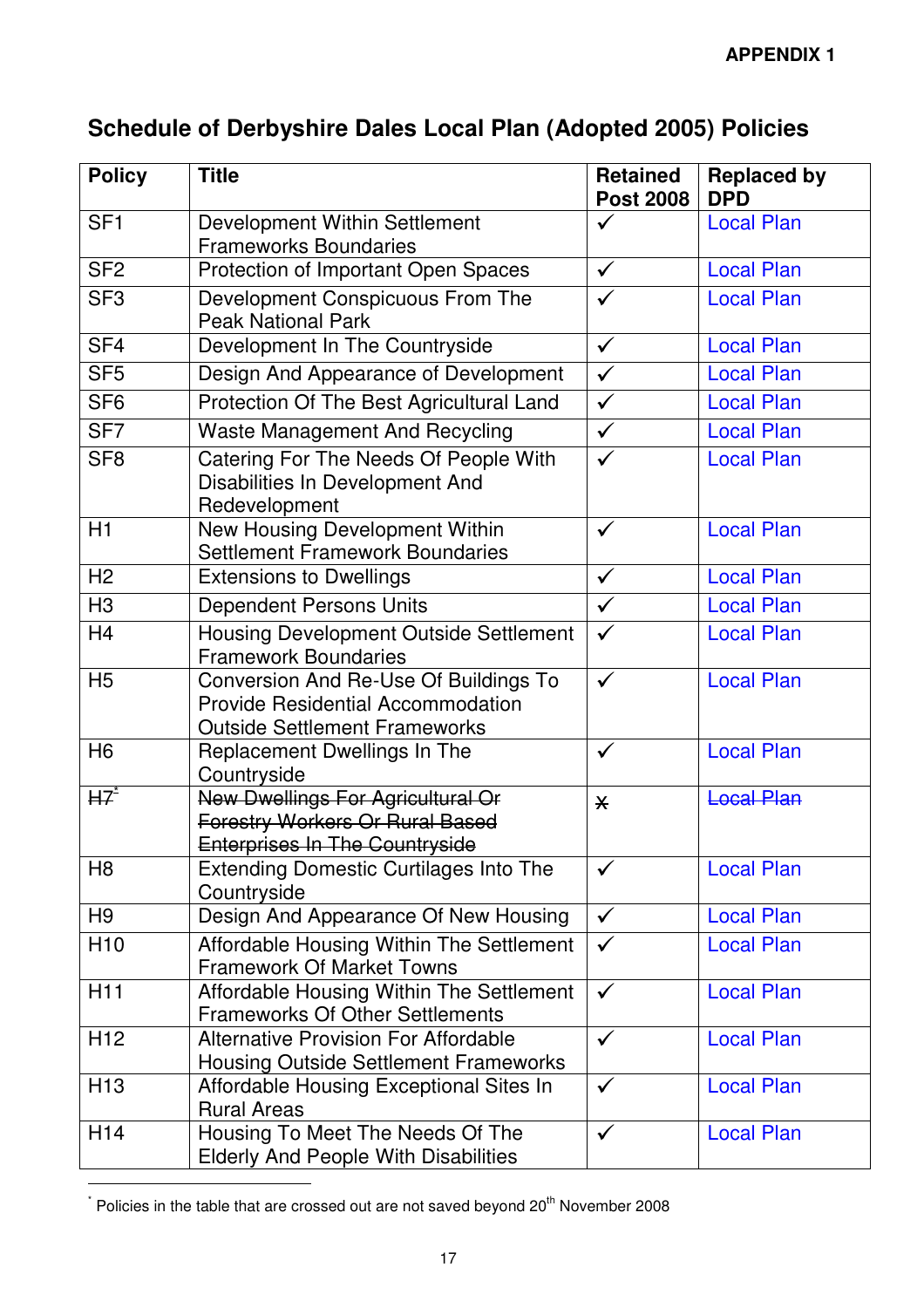| <b>Policy</b>     | <b>Title</b>                                                                                                                | <b>Retained</b><br><b>Post 2008</b> | <b>Replaced by</b><br><b>DPD</b> |
|-------------------|-----------------------------------------------------------------------------------------------------------------------------|-------------------------------------|----------------------------------|
| H <sub>15</sub>   | <b>Accommodation For Gypsies</b>                                                                                            | $\checkmark$                        | <b>Local Plan</b>                |
| EDT <sub>1</sub>  | <b>Land For General Industrial And Business</b><br>Development                                                              | $\checkmark$                        | <b>Local Plan</b>                |
| EDT <sub>2</sub>  | <b>Existing Strategic Employment Land And</b><br><b>Business Premises</b>                                                   | $\checkmark$                        | <b>Local Plan</b>                |
| EDT <sub>3</sub>  | Redevelopment Of Land At Clifton Road<br>Ashbourne                                                                          | $\checkmark$                        | <b>Local Plan</b>                |
| EDT4              | <b>Other Existing Employment Land And</b><br><b>Business Premises</b>                                                       | $\checkmark$                        | <b>Local Plan</b>                |
| EDT <sub>5</sub>  | <b>Industrial And Business Development</b><br><b>Within Settlement Framework</b>                                            | $\checkmark$                        | <b>Local Plan</b>                |
| EDT <sub>6</sub>  | Conversion And Re-Use Of Buildings For<br><b>Industrial And Business Development</b><br><b>Within Settlement Frameworks</b> | $\checkmark$                        | <b>Local Plan</b>                |
| EDT7              | <b>Extension And Expansion Of Existing</b><br><b>Industrial And Premises</b>                                                | $\checkmark$                        | <b>Local Plan</b>                |
| EDT8              | Design And Appearance Of New Industrial<br><b>And Business Premises</b>                                                     | $\checkmark$                        | <b>Local Plan</b>                |
| EDT9              | Provision For People With Disabilities In<br><b>Schemes For Employment Purposes</b>                                         | $\checkmark$                        | <b>Local Plan</b>                |
| EDT <sub>10</sub> | <b>Industrial Development Involving</b><br><b>Hazardous Or Pollutant Substances</b>                                         | $\checkmark$                        | <b>Local Plan</b>                |
| EDT11             | Retail Uses Within Employment Areas                                                                                         | $\checkmark$                        | <b>Local Plan</b>                |
| EDT <sub>12</sub> | <b>Haulage Operations</b>                                                                                                   | $\checkmark$                        | <b>Local Plan</b>                |
| EDT <sub>13</sub> | Buildings Associated With Agriculture,<br>Forestry Or Other Rural Based Enterprise                                          | $\checkmark$                        | <b>Local Plan</b>                |
| EDT14             | <b>Farm Diversification</b>                                                                                                 | $\checkmark$                        | <b>Local Plan</b>                |
| EDT <sub>15</sub> | <b>New Build Industrial And Business</b><br>Development Outside Of Settlement<br>Frameworks                                 | ✓                                   | <b>Local Plan</b>                |
| EDT <sub>16</sub> | Re-Use Of Rural Building For Industrial<br><b>And Business Use</b>                                                          | $\checkmark$                        | <b>Local Plan</b>                |
| EDT <sub>17</sub> | <b>Tourist Attractions</b>                                                                                                  | $\checkmark$                        | <b>Local Plan</b>                |
| EDT <sub>18</sub> | <b>Tourist Accommodation Within The</b><br><b>Settlement Frameworks Of Market Towns</b><br><b>And Other Settlements</b>     | $\checkmark$                        | <b>Local Plan</b>                |
| EDT <sub>19</sub> | <b>Tourist Accommodation Outside Defined</b><br><b>Settlement Frameworks</b>                                                | $\checkmark$                        | <b>Local Plan</b>                |
| $EDT20*^2$        | Holiday Chalets, Caravan And Camp Site<br><b>Developments</b>                                                               | $\overline{\mathsf{X}}$             | <b>Local Plan</b>                |

 $^*$  Policies in the table that are crossed out are not saved beyond 20<sup>th</sup> November 2008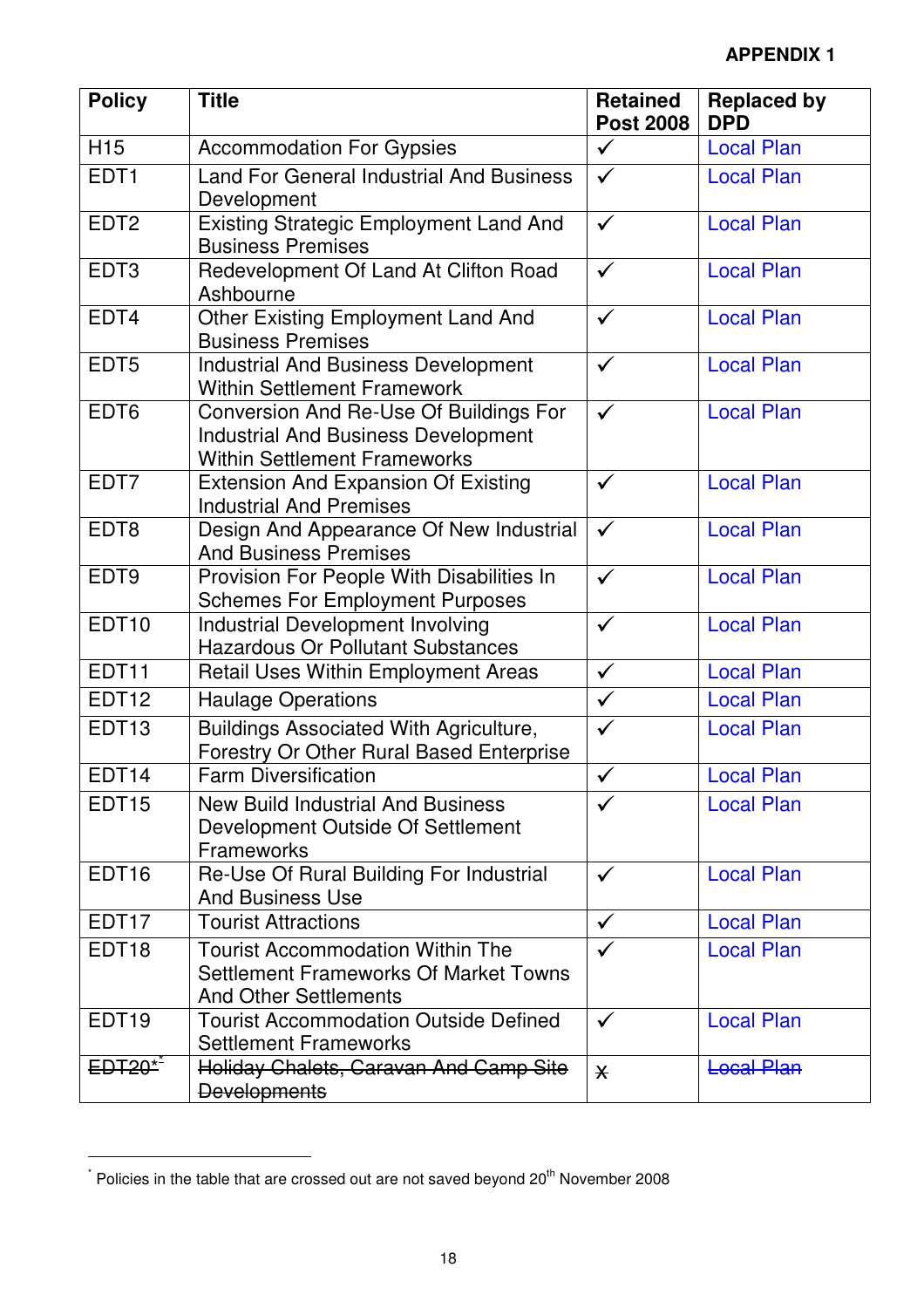| <b>Policy</b>      | <b>Title</b>                                                                    | <b>Retained</b><br><b>Post 2008</b> | <b>Replaced by</b><br><b>DPD</b> |
|--------------------|---------------------------------------------------------------------------------|-------------------------------------|----------------------------------|
| NBE <sup>*</sup> 1 | Sites Of International Importance For<br><b>Nature Conservation</b>             | $\checkmark$                        | <b>Local Plan</b>                |
| $NB$ $E2$          | Sites Of National Importance For Nature<br>Conservation                         | $\checkmark$                        | <b>Local Plan</b>                |
| NBE <sub>3</sub>   | Other Sites Of Importance For Nature<br>Conservation                            | $\checkmark$                        | <b>Local Plan</b>                |
| NBE4               | Protecting Features Or Areas Of<br>Importance To Wild Flora And Fauna           | $\checkmark$                        | <b>Local Plan</b>                |
| NBE <sub>5</sub>   | <b>Development Affecting Species Protected</b><br>by Law Or Are Nationally Rare | $\checkmark$                        | <b>Local Plan</b>                |
| NBE <sub>6</sub>   | <b>Trees And Woodlands</b>                                                      | $\checkmark$                        | <b>Local Plan</b>                |
| NBE7               | Features Important In The Landscape                                             | $\checkmark$                        | <b>Local Plan</b>                |
| NBE <sub>8</sub>   | Landscape Character                                                             | $\checkmark$                        | <b>Local Plan</b>                |
| NBE9               | Protecting The Important Open Spaces<br>Alongside The A6 Through Darley Dale    | $\checkmark$                        | <b>Local Plan</b>                |
| <b>NBE10*</b>      | <b>Flood Risk And Surface Water Discharge</b>                                   | $\mathsf{X}$                        | <b>Local Plan</b>                |
| <b>NBE11*</b>      | <b>Water Quality Protection</b>                                                 | $\boldsymbol{\mathsf{X}}$           | <b>Local Plan</b>                |
| <b>NBE12</b>       | <b>Foul Sewage</b>                                                              | $\checkmark$                        | <b>Local Plan</b>                |
| <b>NBE13*</b>      | Development On Or Adjacent to<br><b>Contaminated And Unstable Land</b>          | $\overline{\mathsf{X}}$             | <b>Local Plan</b>                |
| <b>NBE14*</b>      | <b>Light And Noise Pollution</b>                                                | $\mathsf{X}$                        | <b>Local Plan</b>                |
| <b>NBE15*</b>      | <b>Air Quality</b>                                                              | $\boldsymbol{\times}$               | <b>Local Plan</b>                |
| <b>NBE16</b>       | Development Affecting A Listed Building                                         | $\checkmark$                        | <b>Local Plan</b>                |
| NBE <sub>17</sub>  | <b>Alterations And Extensions To A Listed</b><br><b>Building</b>                | ✓                                   | <b>Local Plan</b>                |
| NBE18              | Conversion And Changes Of Use Of A<br><b>Listed Building</b>                    | ✓                                   | <b>Local Plan</b>                |
| <b>NBE19</b>       | <b>Demolition Of Listed Building</b>                                            | $\checkmark$                        | <b>Local Plan</b>                |
| NBE <sub>20</sub>  | <b>Enabling Development</b>                                                     | $\checkmark$                        | <b>Local Plan</b>                |
| <b>NBE21</b>       | Development Affecting A Conservation<br>Area                                    | $\checkmark$                        | <b>Local Plan</b>                |
| NBE <sub>22</sub>  | <b>Shopfronts In Conservation Areas</b>                                         | $\checkmark$                        | <b>Local Plan</b>                |
| <b>NBE23</b>       | <b>Conservation Of Historic Parks And</b><br>Gardens                            | $\checkmark$                        | <b>Local Plan</b>                |
| NBE <sub>24</sub>  | Archaeological Sites And Heritage<br>Features                                   | $\checkmark$                        | <b>Local Plan</b>                |
| <b>NBE25</b>       | Derwent Valley Mills World Heritage Site                                        | $\checkmark$                        | <b>Local Plan</b>                |

 $^{*}$  Policies in the table that are crossed out are not saved beyond 20<sup>th</sup> November 2008

l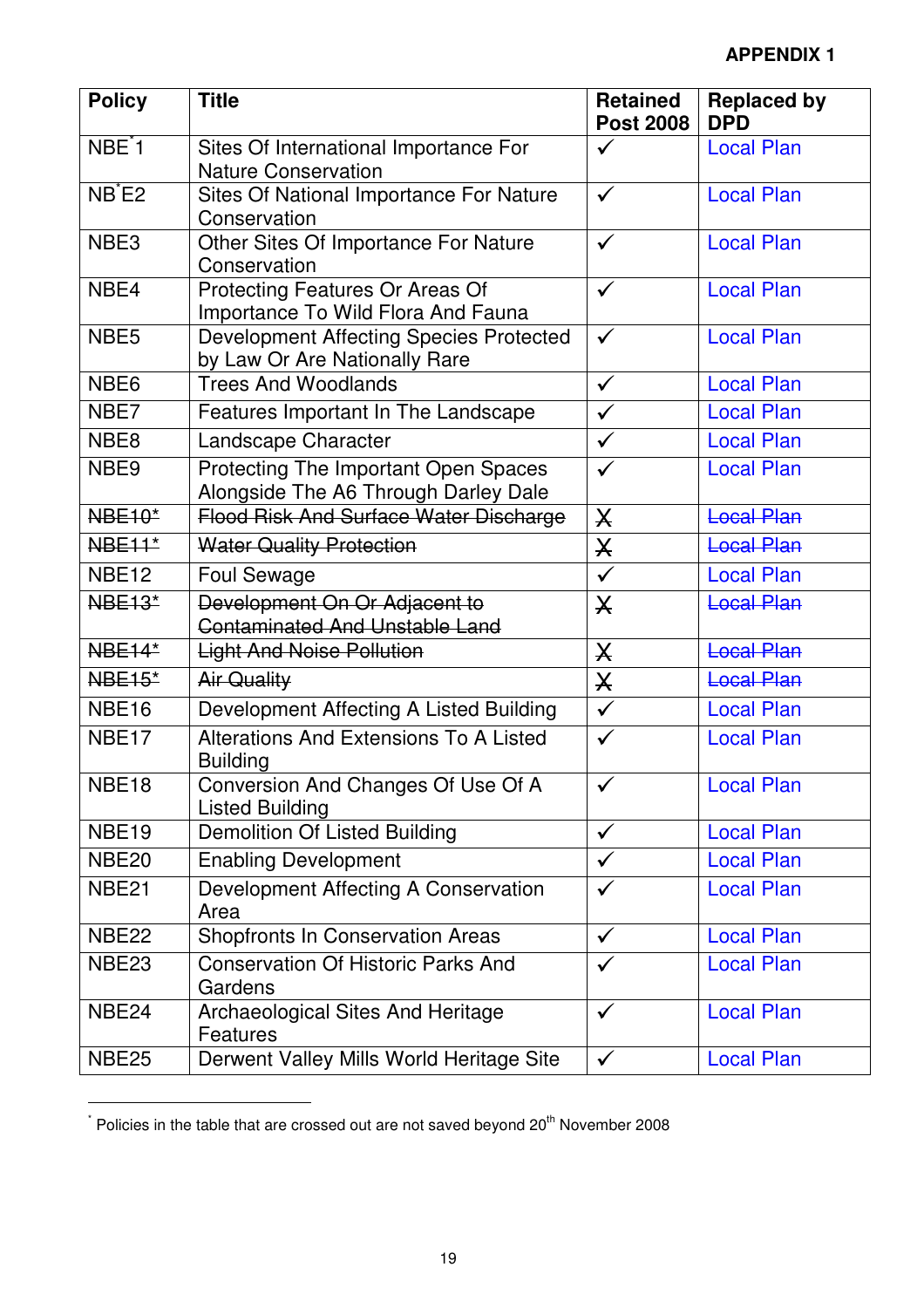| <b>Policy</b>                | <b>Title</b>                                                            | <b>Retained</b><br><b>Post 2008</b> | <b>Replaced by</b><br><b>DPD</b> |
|------------------------------|-------------------------------------------------------------------------|-------------------------------------|----------------------------------|
| <b>NBE26</b>                 | Landscape Design In Association With<br>New Development                 | $\checkmark$                        | <b>Local Plan</b>                |
| NBE <sub>27</sub>            | <b>Crime Prevention</b>                                                 | $\checkmark$                        | <b>Local Plan</b>                |
| <b>NBE28*</b>                | Percent For Art                                                         | $\boldsymbol{\times}$               | <b>Local Plan</b>                |
| S <sub>1</sub>               | Retail Development In Town Centres                                      | $\checkmark$                        | <b>Local Plan</b>                |
| S <sub>2</sub>               | Retail Development In Edge Of Centre<br>Locations                       | $\mathsf{X}$                        | <b>Local Plan</b>                |
| S <sub>3</sub>               | Retail Development In Out Of Centre<br>Locations                        | $\overline{\mathsf{X}}$             | <b>Local Plan</b>                |
| S <sub>4</sub>               | Non Retail uses in Primary Shopping<br>Frontages                        | $\checkmark$                        | <b>Local Plan</b>                |
| S <sub>5</sub>               | <b>Amusement Centres</b>                                                | $\checkmark$                        | <b>Local Plan</b>                |
| S <sub>6</sub>               | The Design And Appearance Of Shops<br><b>And Commercial Premises</b>    | $\checkmark$                        | <b>Local Plan</b>                |
| S7                           | <b>Shopfront Security</b>                                               | $\checkmark$                        | <b>Local Plan</b>                |
| S <sub>8</sub>               | Development To Realise the Potential Of<br><b>The River Derwent</b>     | $\checkmark$                        | <b>Local Plan</b>                |
| $S9*$                        | Development Of A Supermarket, Matlock                                   | $\boldsymbol{\mathsf{X}}$           | <b>Local Plan</b>                |
| S <sub>10</sub>              | Development In Local Shopping Centres                                   | $\checkmark$                        | <b>Local Plan</b>                |
| S <sub>11</sub>              | <b>Individual And Village Shops</b>                                     | $\checkmark$                        | <b>Local Plan</b>                |
| S <sub>12</sub>              | <b>Important Local Services And Facilities</b>                          | $\checkmark$                        | <b>Local Plan</b>                |
| TR <sub>1</sub>              | Access Requirements And The Impact Of<br><b>New Development</b>         | $\checkmark$                        | <b>Local Plan</b>                |
| TR <sub>2</sub>              | <b>Travel Plans</b>                                                     | $\checkmark$                        | <b>Local Plan</b>                |
| TR <sub>3</sub>              | <b>Provision For Public Transport</b>                                   | $\checkmark$                        | <b>Local Plan</b>                |
| TR <sub>4</sub>              | Safeguarding The Reinstatement Of<br><b>Railway Lines</b>               | $\checkmark$                        | <b>Local Plan</b>                |
| TR <sub>5</sub>              | <b>Strategic Rail Freight Site</b>                                      | $\checkmark$                        | <b>Local Plan</b>                |
| <b>TR6*</b>                  | <b>Pedestrian Provision</b>                                             | $\pmb{\times}$                      | <b>Local Plan</b>                |
| <del>TR</del> 7 <sup>*</sup> | <b>Cycling Provision</b>                                                | $\mathsf{X}% _{T}$                  | <b>Local Plan</b>                |
| TR <sub>8</sub>              | <b>Parking Requirements For New</b><br>Development                      | $\checkmark$                        | <b>Local Plan</b>                |
| TR <sub>9</sub>              | <b>Public Coach Park</b>                                                | $\checkmark$                        | <b>Local Plan</b>                |
| <b>TR10</b>                  | Safeguarding Haulage Depot, Longcliffe                                  | $\checkmark$                        | <b>Local Plan</b>                |
| <b>TR11*</b>                 | Safeguarding The Route Of The A6 Link<br>Road, Matlock                  | $\mathsf{X}$                        | <b>Local Plan</b>                |
| CS <sub>1</sub>              | <b>Sites Required For Community Facilities</b>                          | $\checkmark$                        | <b>Local Plan</b>                |
| CS <sub>2</sub>              | Development Of Land At the Meadows/Off<br>St. John's Street, Wirksworth | $\checkmark$                        | <b>Local Plan</b>                |

 $^*$  Policies in the table that are crossed out are not saved beyond 20<sup>th</sup> November 2008